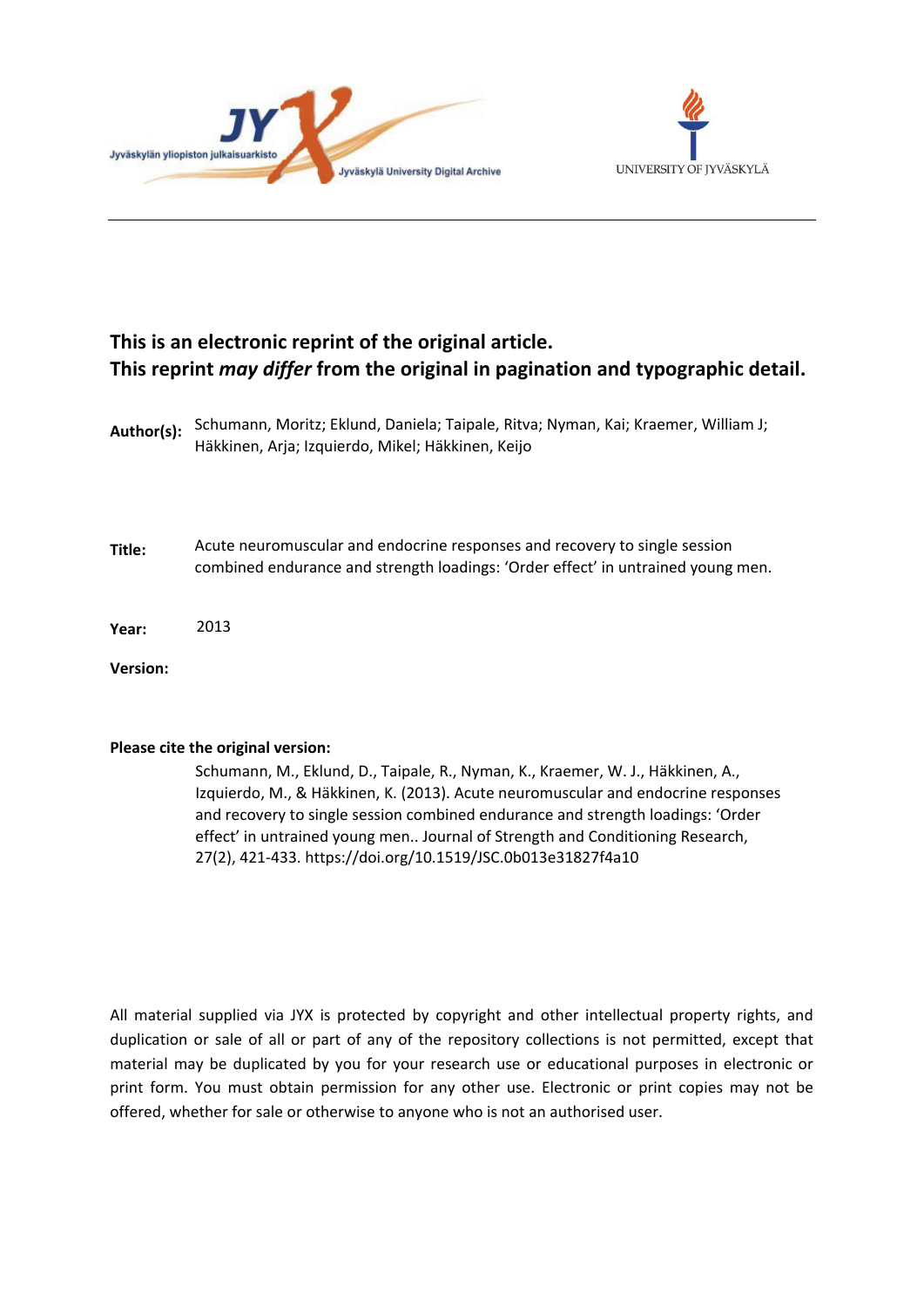**Running head:** Acute responses to combined endurance and strength loadings

Acute neuromuscular and endocrine responses and recovery to single session combined endurance and strength loadings: 'Order effect' in untrained young men.

Schumann, Moritz<sup>1</sup>, Eklund, Daniela<sup>1</sup>, Taipale, Ritva S<sup>1</sup>, Nyman, Kai<sup>2</sup>, Kraemer, William J<sup>3</sup>, Häkkinen, Arja<sup>2,4</sup>, Izquierdo, Mikel<sup>5</sup> and Häkkinen, Keijo<sup>1</sup>

> 1Department of Biology of Physical Activity, University of Jyväskylä, Finland 2Central Hospital of central Finland, Jyväskylä, Finland 3Department of Kinesiology, University of Connecticut, Storrs, USA 4Department of Health Sciences, University of Jyväskylä, Finland 5Department of Health Sciences, Public University of Navarra, Navarra, Spain

# **Address of corresponding author:**

Moritz Schumann Department of Biology of Physical Activity P.O. Box 35 (VIV) 40014 University of Jyväskylä Finland Tel.: +358408053757 Fax: +358142602071

moritz.schumann@jyu.fi

Funding for this project has partially been received from the Faculty of Sport and Health Sciences at the University of Jyväskylä, Finland.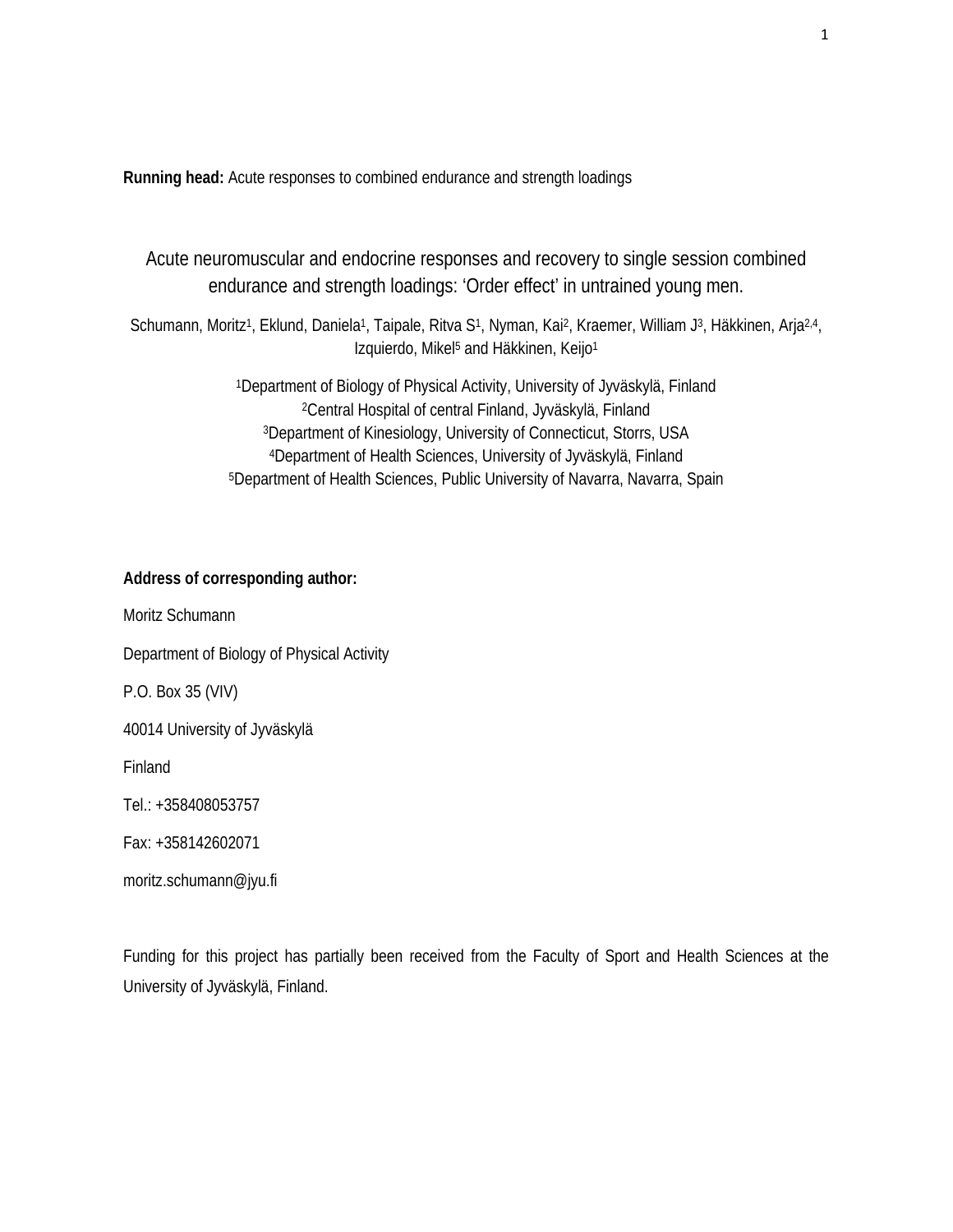ABSTRACT

The purpose of this study was to investigate acute neuromuscular and endocrine responses and recovery to a single session of combined endurance and strength loading using two loading orders. Forty-two men were demographically matched to perform a single session of combined endurance+strength (E+S) or strength+endurance (S+E) loading. The strength loading was conducted on a leg press and included sets of power, maximal strength and hypertrophic loads with an overall duration of 30 minutes. The endurance loading was conducted on a bike ergometer and performed by continuous cycling over 30min at 65% of subject's individual maximal Watts. Both loading conditions led to significant acute reductions in maximal force production (E+S, -27%, p<0.001; S+E, -22%, p<0.001), rapid force produced in 500ms (E+S, -26%, p<0.001; S+E, -18%, p<0.001) and counter movement jump jumping height (E+S, -15%, p<0.001; S+E, -12%, p<0.001) while no significant differences between the two loadings were observed. Maximal and explosive force production recovered after 48h following both loading conditions. Whereas no significant acute responses were found in concentrations of serum testosterone (T) and thyroid releasing hormone (TSH) in the two loading conditions, concentrations of T were significantly reduced in E+S during recovery at 24h (-13%, p<0.05) and 48h (-11%, p=0.068) but not in S+E and TSH following both loading conditions (24h, E+S, -32%, p<0.001; S+E, -25%, p<0.01; 48h, E+S, -25%, p<0.001, S+E,-18%, p<0.01). The present loading conditions showed that neuromuscular performance recovered already within 2 days, while endocrine function, observed particularly by decreased concentrations in serum testosterone following the E+S loading order, remained altered still after 48h of recovery. These results emphasize the different needs for recovery following two loading orders.

**Key words:** fatigue, serum hormones, testosterone, TSH, cortisol, maximal force, explosive strength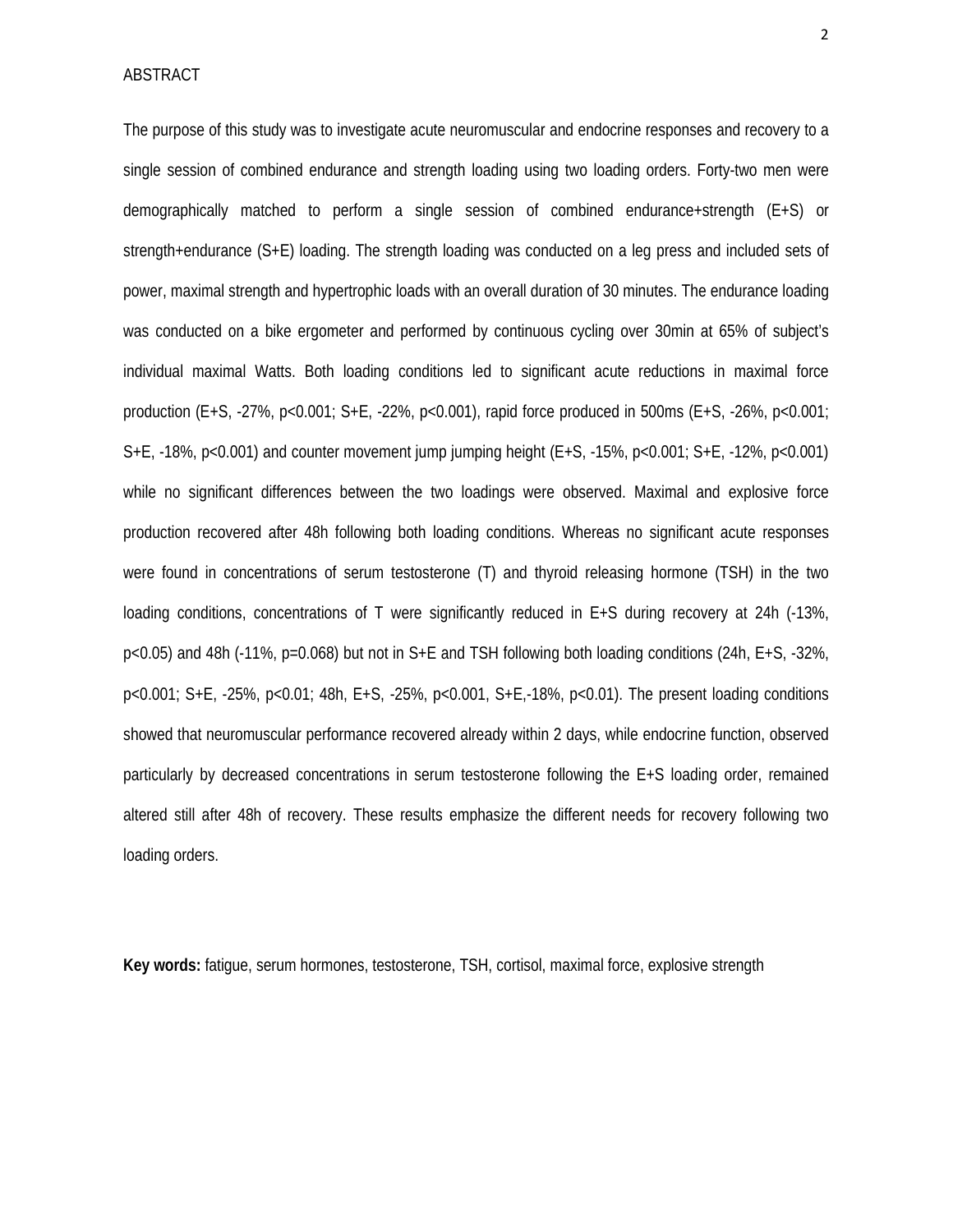INTRODUCTION

Both the neuromuscular and endocrine systems have been shown to play an integrative role in acute responses and long term adaptations to endurance and strength training. Research often shows that strength and/or power development are compromised when prolonged periods of strength training are combined with endurance training sessions performed on separate days (18, 20, 26) and on the same day (7). This phenomenon has commonly been described as the "interference effect" which is caused by high training volume and/ or frequency of combined endurance and strength training (19).

Several studies have shown that acute alterations and recovery of neuromuscular and endocrine function in response to a single bout of exercise are most critical in the development of long term adaptations (7, 27). Endurance and strength exercises performed on separate days elicit divergent acute neuromuscular and endocrine responses and recovery patterns which might in part explain the limitations in strength gains when both exercises are chronically combined.

Endurance performance places a relatively small demand on force production but may produce some neuromuscular fatigue (30). Resistance loadings, on the other hand, typically cause drastic decreases in maximal neural activation, maximal force production and force-time characteristics of the muscles loaded (14). Although short bouts of high intensity endurance exercise can lead to similar acute increases in steroid hormone concentrations as observed immediately after heavy strength loadings (35, 40), prolonged intense endurance performance produces a catabolic environment, dominated by dramatic increases of cortisol concentrations (8) and accompanied by decreases in testosterone concentrations, after e.g. a marathon run (22, 40).

Several authors have demonstrated the synergistic function of the neuromuscular and endocrine systems in acute response to exercise performance (1, 31). The time course of the recovery from exercise, however, might differ between neuromuscular and endocrine variables (15). While the recovery of neuromuscular performance following endurance or strength loadings usually takes place within 24h - 48h (16, 34), serum basal testosterone concentrations can remain decreased for much longer than 48h following heavy resistance loadings (15).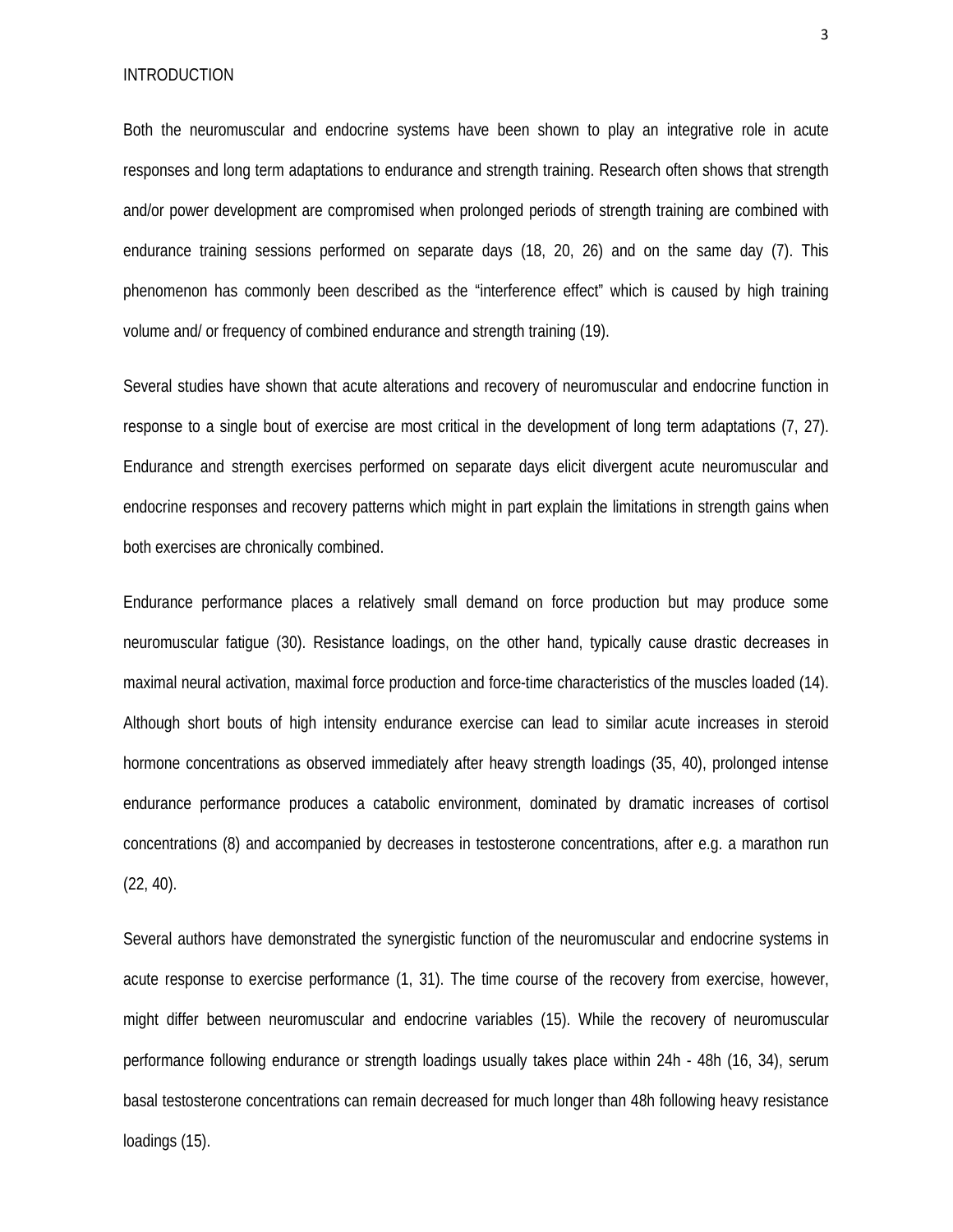Acute neuromuscular and endocrine responses and recovery to endurance and strength loadings performed on separate days are recently relatively well studied, but only a few studies (e.g. 5, 13) have investigated acute neuroendocrine alterations following a single session of combined endurance and strength loading. Moreover, to the best of our knowledge, no studies are available investigating short and/ or long term recovery. Growing evidence suggests, however, that residual fatigue caused by an initial loading may reduce the quality of a subsequent loading, reflected in specific acute responses and recovery time courses (30), leading to compromised long term adaptations (7). Muscular force development during a strength loading conducted immediately following endurance exercise has been shown to be either decreased (10) or unaltered (13), and seems to depend on the intensity of the preceding endurance loading (9). Similarly, serum concentrations of steroid hormones (growth hormone) can be attenuated following a single combined endurance and strength loading session in physically active men (13) but have also been shown to be acutely increased (testosterone) in strength trained subjects performing a strength and endurance loading (5).

Considering the importance of acute neuromuscular and endocrine responses and recovery to a single session of combined endurance and strength loading for long term adaptations, it is of crucial relevance to investigate whether the first half of a loading session (i.e. endurance or strength exercise, respectively) alters acute neuromuscular responses and recovery of the subsequent loading (i.e. strength or endurance exercise, respectively). Moreover, it is of great importance to examine whether one loading order (e.g. endurance+strength) produces more favorable anabolic responses than the opposite order (e.g. strength+endurance). Thus, the purpose of the present study was to investigate acute neuromuscular and endocrine responses and recovery to a single session of combined endurance and strength loading using two different loading orders in moderately physically active young men.

#### METHODS

#### *Experimental Approach to the Problem*

A cross sectional design was used to investigate the acute effects and recovery in response to a single session of combined endurance and strength loadings with different exercise orders (i.e. endurance + strength [E+S] vs. strength + endurance [S+E]). While both groups performed the identical loadings in terms of volume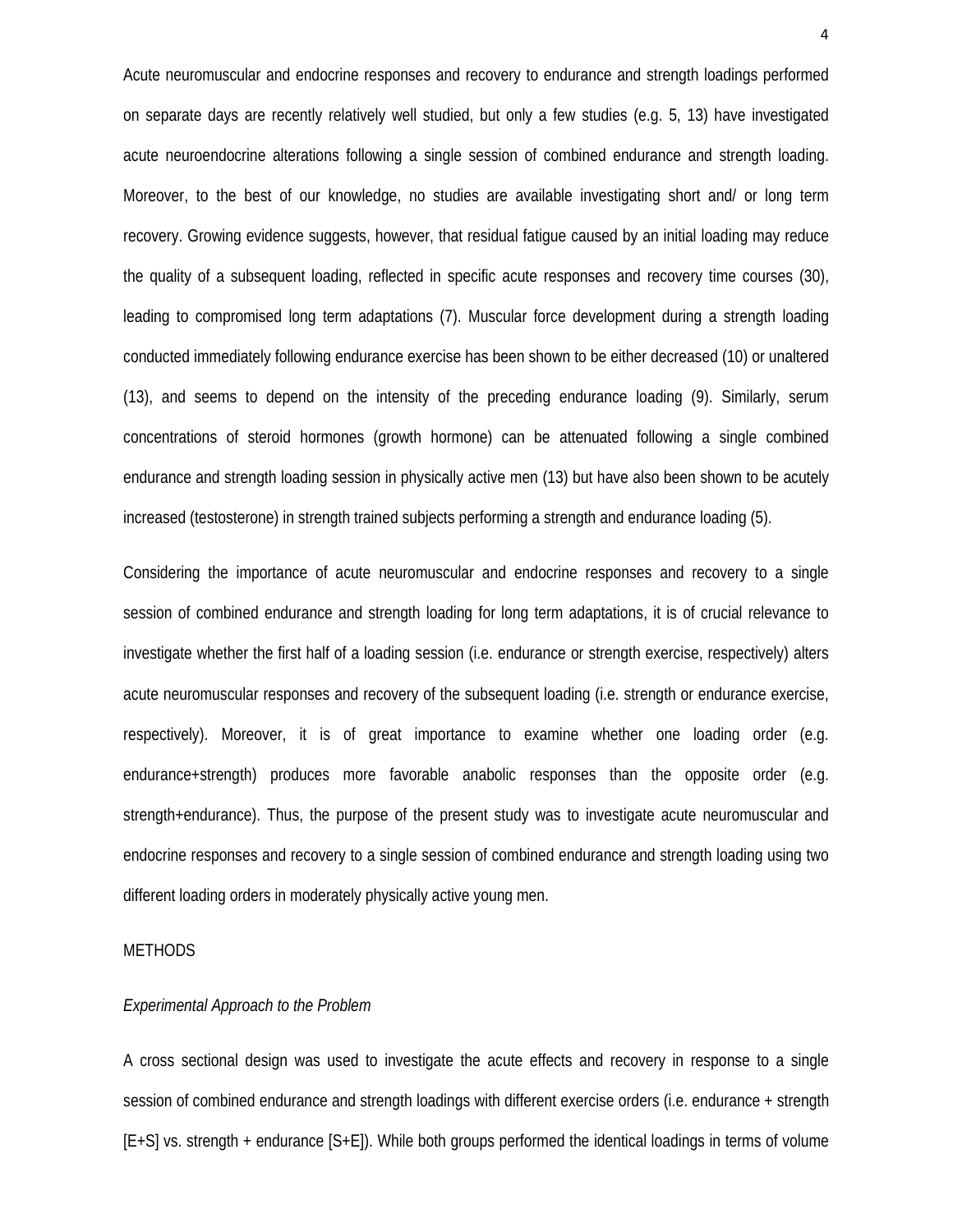and intensity, specific responses and recovery patterns of neuromuscular performance and endocrine function originating from the different order were measured. Prior to the start of the measurements, all subjects were matched according to age, physical activity background and physical fitness and assigned to either of two groups (E+S, n=21 and S+E, n=21). Since this research project was part of a larger study including a longitudinal training intervention, all subjects performed only one loading order (E+S or S+E). All subjects proceeded to the laboratory for a total of 6 times. First, subjects were familiarized with the measurement procedures and measurement equipment was set up according to the individual needs of each subject. During the following two laboratory visits, maximal oxygen consumption (VO<sub>2max</sub>) as well as maximal workload during a graded cycle ergometer test were determined. In addition, subject's one repetition maximum (1RM) and maximal voluntary isometric contraction ( $MVC<sub>max</sub>$ ) during seated horizontal leg press were obtained. Thereafter, all subjects performed one single session of combined endurance and strength loading in the order of the corresponding group (E+S or S+E) and returned to the laboratory for recovery measurements at 24h and 48h after the loading session. The duration between each baseline measurement session was at least 3 days. The duration between the last baseline measurement session and the loading was a minimum of 4 days. Subjects were asked to continue their normal activities of daily living throughout the measurement period.

## *Subjects*

The subjects for the present study were recruited by newspaper ads from the city of Jyväskylä. After subjects expressed their interest in the research, forty-two moderately physically active young men were selected by phone questionnaires to participate in the study. All included subjects were free of acute and chronic illness, disease or injury and reported not using medication that would contraindicate the performance of intense physical activity or interfere with neuromuscular function and endocrine metabolism. Furthermore, all included subjects reported to perform physical activity such as light walking, cycling or occasionally sport games (e.g. soccer or floorball) for not more than 3 times per week but did not conduct systematic endurance and/or strength training. Prior to the participation in the study, subjects were informed about the study procedures and possible risks both verbally and in written form before signing an inform consent. Prior to the testing, subjects were required to complete a health questionnaire and conduct a resting ECG measurement which both have been reviewed by a cardiologist. The demographic characteristics of the subjects were as follows (mean±SD):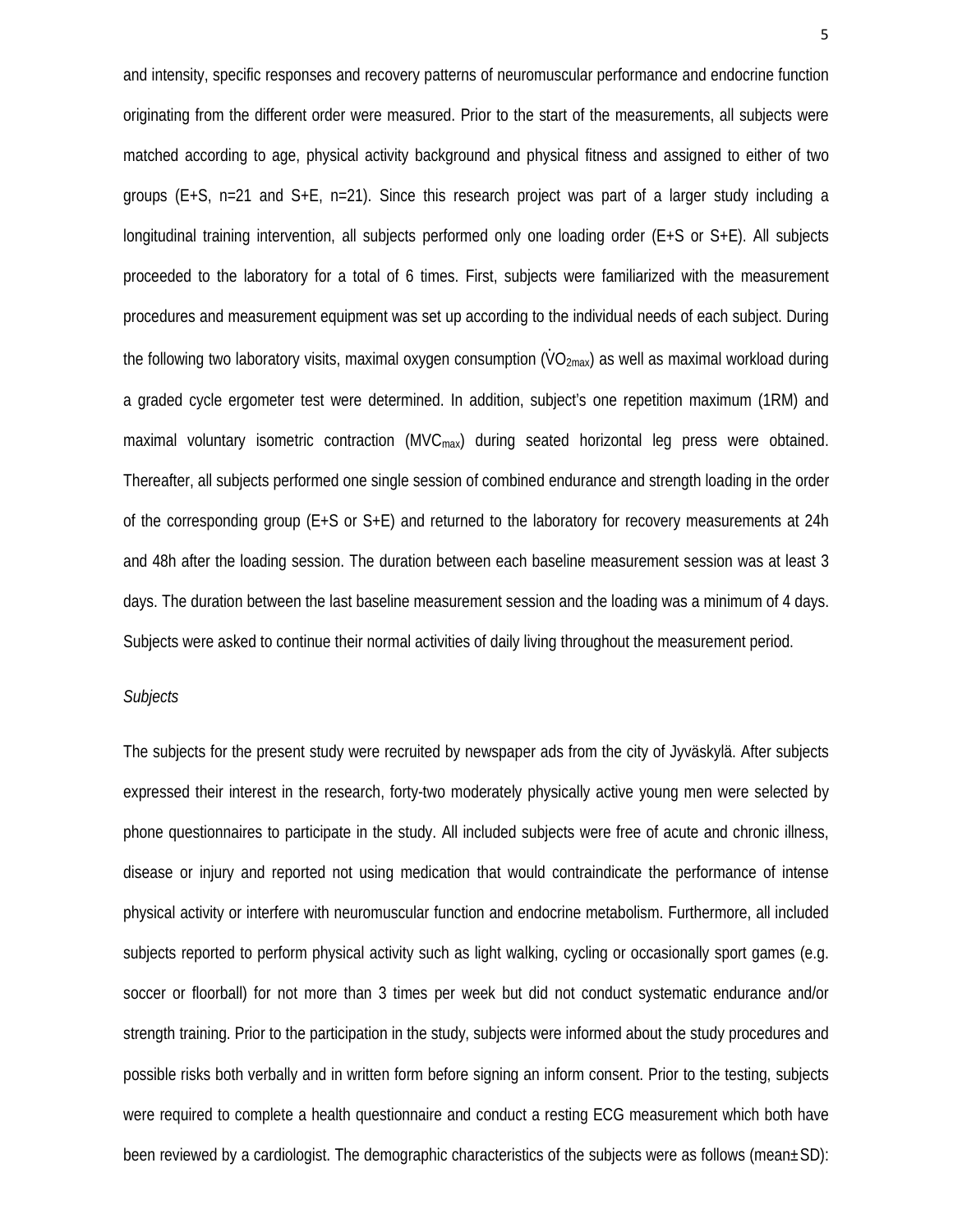Age 29.2±4.9 years, height 178.3±5.2 cm, body mass 75.9±8.6 kg. The study was conducted according to the Declaration of Helsinki and ethical approval was granted by the University of Jyväskylä.

## *Procedures*

All baseline and loading measurements were conducted during October and November of 2011. The measurements within the combined loading included the recording of maximal isometric strength (horizontal bilateral isometric leg press) and power (counter movement jump on a force plate) as well as the determination of serum hormone concentrations, creatine kinase (both from venous blood samples), and blood lactate (capillary blood). These measurements within the loading were conducted at the following time points (Figure 1): Prior to the start of the combined session (PRE), immediately following the first exercise (MID, after endurance or strength loading, respectively) and right after the completed combined session (POST). The follow-up measurements including the same measurements were conducted after recovery of 24h and 48h at  $\pm$ 1h from the end of the complete loading. The acute loading measurements of both groups (E+S and S+E) were conducted between 7:00 and 15:00 (mean±SD, E+S, 9:01 a.m.±1:57h; S+E, 8:47 a.m.±2:20 h). The corresponding follow-up measurements were conducted at the time between 9:00 a.m. and 16:00 p.m. (mean±SD; 24h, E+S, 11:14 a.m.±2:05 h; S+E, 11:03 a.m.±2:19; 48 h, E+S, 11:13 a.m.±2:06 h; S+E, 11:00  $a.m.±2:18 h$ ).

## Figure 1 somewhere near here

At PRE, 24h and 48h the blood sample was drawn first and then the maximal strength and power tests were conducted. At MID and POST, the blood sample was taken after the maximal strength and power tests. Blood lactate concentrations were measured by collecting capillary blood from the finger tip in both loading orders at the following time points: Pre-endurance, after 10 minutes (Endurance 10), after 20 minutes (Endurance 20), Post-endurance, Pre-strength and Post-strength. To account for changes in the hydration status of subjects, body mass was determined before the start of a loading and immediately after the completion of the loading. Subjects were required to begin the combined loading in a hydrated state and were allowed to ingest 2 dl of water at MID, right after the venous blood sample was taken.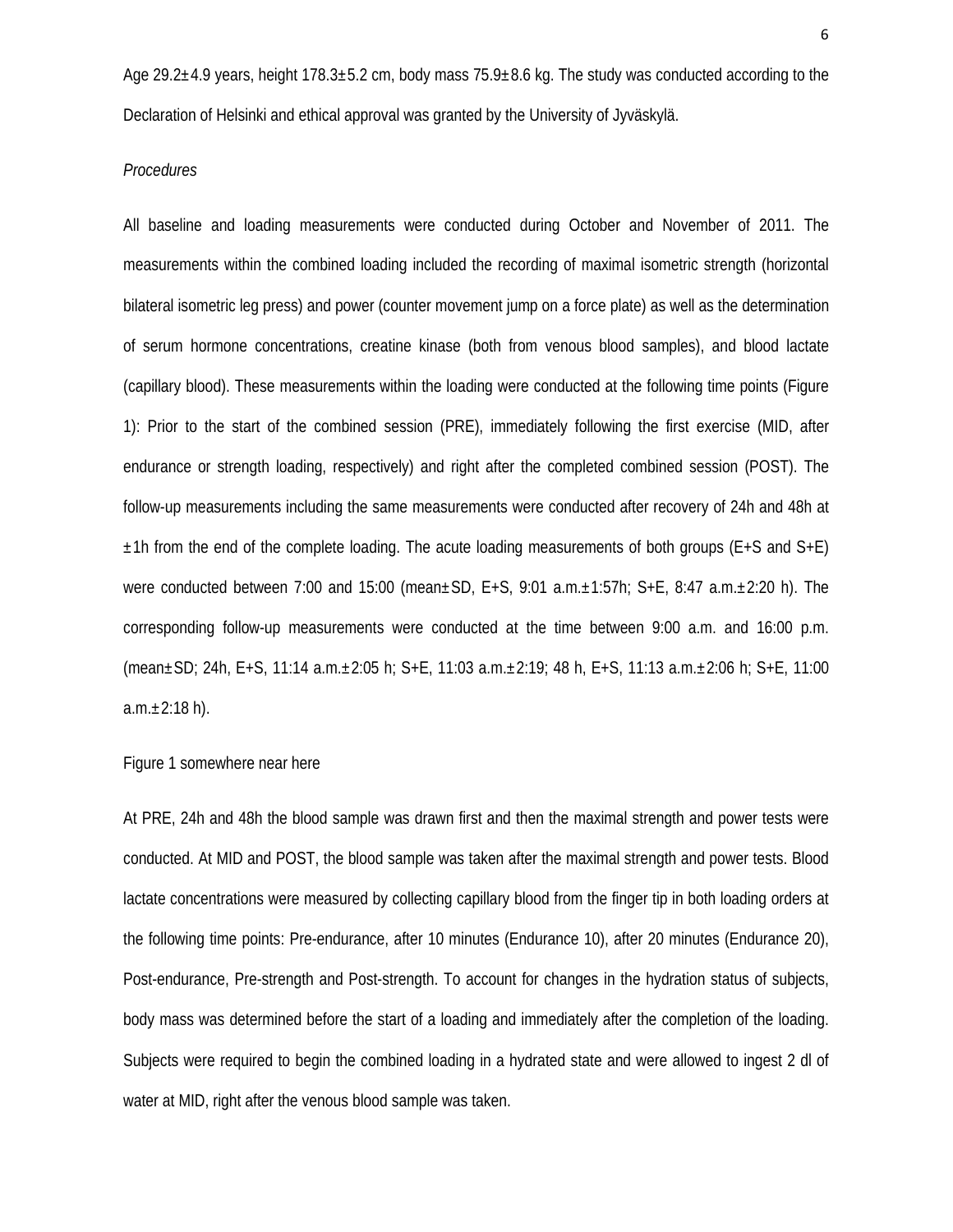In addition to the measurements of acute loading responses and recovery, basal morning levels of serum hormone concentrations and creatine kinase (CK) were recorded by drawing venous blood samples on the day of the combined loading after 12h of fasting, between 7:00 a.m. and 9:00 a.m. In order to control the experimental conditions, subjects were asked to minimize physical and mental stress on the day before as well as throughout the 3 days of the loading measurements. Furthermore, subjects were asked to have at least 7- 8h of sleep and to keep their nutritional intake similar on all three measurement days.

## *Strength and endurance loading*

*Strength loading:* The strength loading focused primarily on leg extensors and was performed on a dynamic leg press device (David 210, David Health Solutions Ltd., Helsinki, Finland). The strength loading included sets of explosive power, maximal strength and sets of hypertrophic loads with an overall duration of 30 minutes. The starting knee angle for all exercises was similar to the knee angle used for the determination of the one repetition maximum (1RM) during the baseline measurements (<60 degrees).

Subjects first performed 3 sets of 10 repetitions with a load of 40% of 1RM. During these sets, subjects were instructed to fully extend their legs while producing force as rapidly and explosively as possible. Next, subjects performed a set of 3 repetitions at 75% of 1RM followed by 3 sets of 3 repetitions with a load of 90% of 1RM (maximal strength). The resting period between all explosive and maximal sets was 3 minutes. The strength loading was concluded by performing 4 sets of 10 repetitions with a load of 75% and 80-85% of 1RM (first and last set 75%, second and third set 80-85%) with a resting period of 2 min between the sets, a protocol typically used during hypertrophic strength training. The initial loads were calculated from each subject's predetermined 1RM and, in order to standardize the loading conditions, during the maximal and hypertrophic sets additional load was added to achieve at least one set of a true repetition maximum (i.e. 3RM and 10RM, respectively). During these maximal sets, failure was allowed and in case the subjects were not able to perform the required amount of repetitions, assistance was provided so that both loading groups performed identical loadings.

*Endurance loading:* The endurance loading was conducted on a bike ergometer (Ergomedic 839E, Monark Exercise AB, Vansbro, Sweden). Subjects performed 30 minutes of continuous cycling at 65% of subject's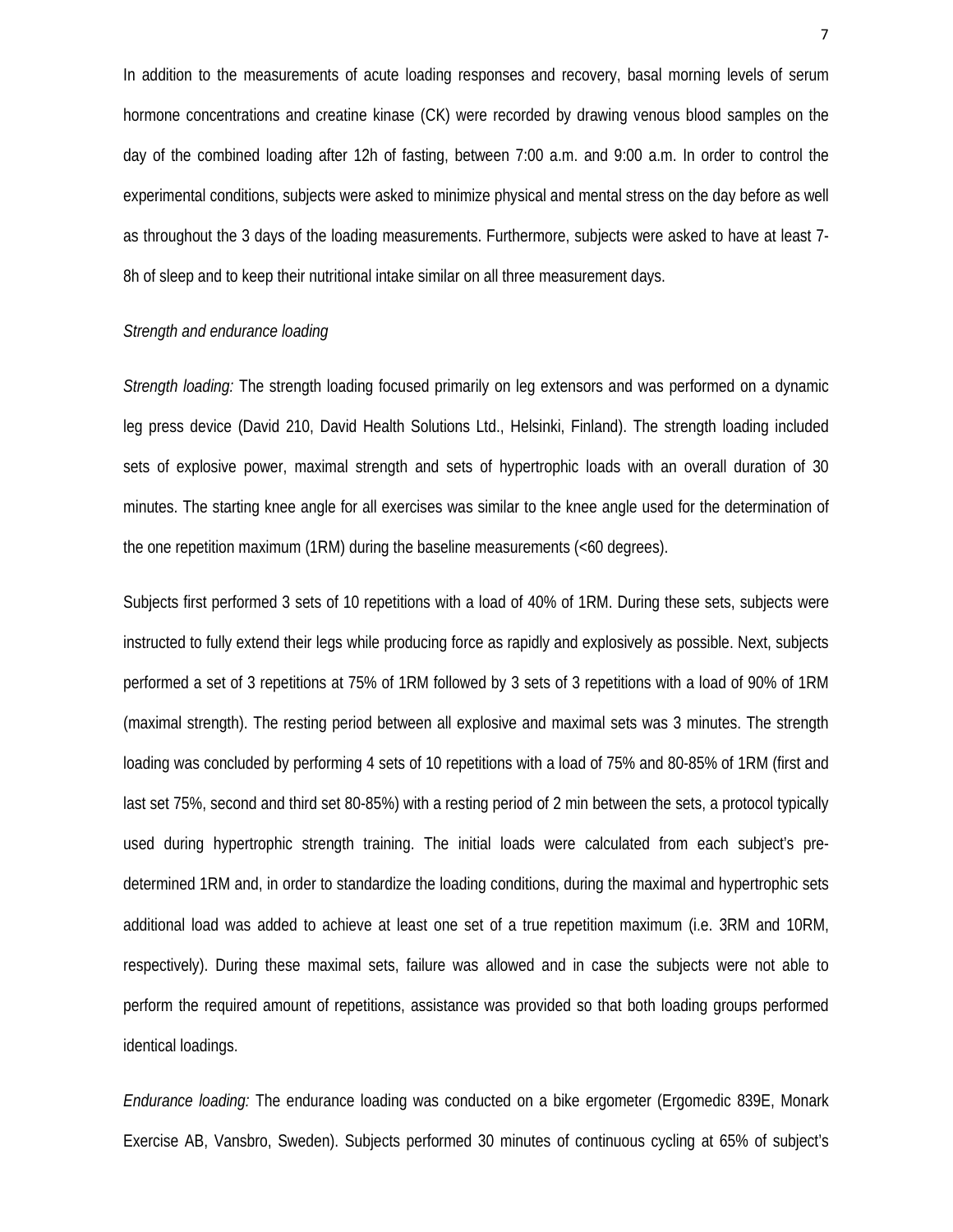individual maximal Watts (achieved during the baseline measurement). Subjects were required to keep the pedaling frequency constant at 70 rpm. In case the subjects were not able to keep up the required frequency, intensity was reduced by 15 Watts. If the subject was not able to return back to a frequency of 70 rpm within 1 minute, intensity was reduced by another 15 Watts. This procedure was repeated until the subjects were able to keep up the initial frequency.

#### *Measurements*

*One repetition maximum:* Subject's one repetition maximum (1RM) of leg extensors was determined using a seated horizontal leg press (David 210, David Health Solutions Ltd., Helsinki, Finland). Prior to attempting 1RM, subjects completed a warm up consisting of 3 sets using 5 repetitions with 70% of the estimated maximal capacity, 2 repetitions at 80-85% and 1 repetition at 90-95% with 1 minute rest between the sets. Following this warm up, no more than 5 attempts were allowed to reach 1RM. The starting knee angle for all subjects was (mean±SD) 58.4±1.9 degrees. Subjects were instructed to grasp the handles located by the seat of the dynamometer and to keep constant contact with the seat and backrest during the complete extension to 180 degrees. To promote maximal effort, verbal encouragement was given. The greatest weight that the subject could successfully lift (knees fully extended) at the accuracy of 1.25 kg was accepted as 1RM.

*Isometric leg extension:* Maximal isometric bilateral leg extension force (MVCmax) was measured on a horizontal dynamometer (16, Department of Biology of Physical Activity, University of Jyväskylä, Finland) in a seated position at a knee angle of 107 degrees. Subjects were instructed to produce maximal force as rapidly as possible with the entire foot against the force plate for a duration of 3-4 seconds. Subjects were instructed to keep a constant pre-tension of about 200 N prior to the maximal contraction. During the execution of each maximum trial, subjects were required to grasp the handles located by the seat of the dynamometer as well as to keep constant contact with the seat and the backrest. Verbal encouragement was given to promote maximal effort. Prior to the start of the loading as well as at both follow-up measurements (24h and 48h), three trials with a resting period of 1 minute were conducted. At MID (after E or S, respectively) and POST, only two subsequent trials separated by a resting period of 15 seconds were conducted. The force signal was low pass filtered (20Hz) and analyzed (Signal software, version 4.04, Cambridge Electronic Design Ltd., Cambridge,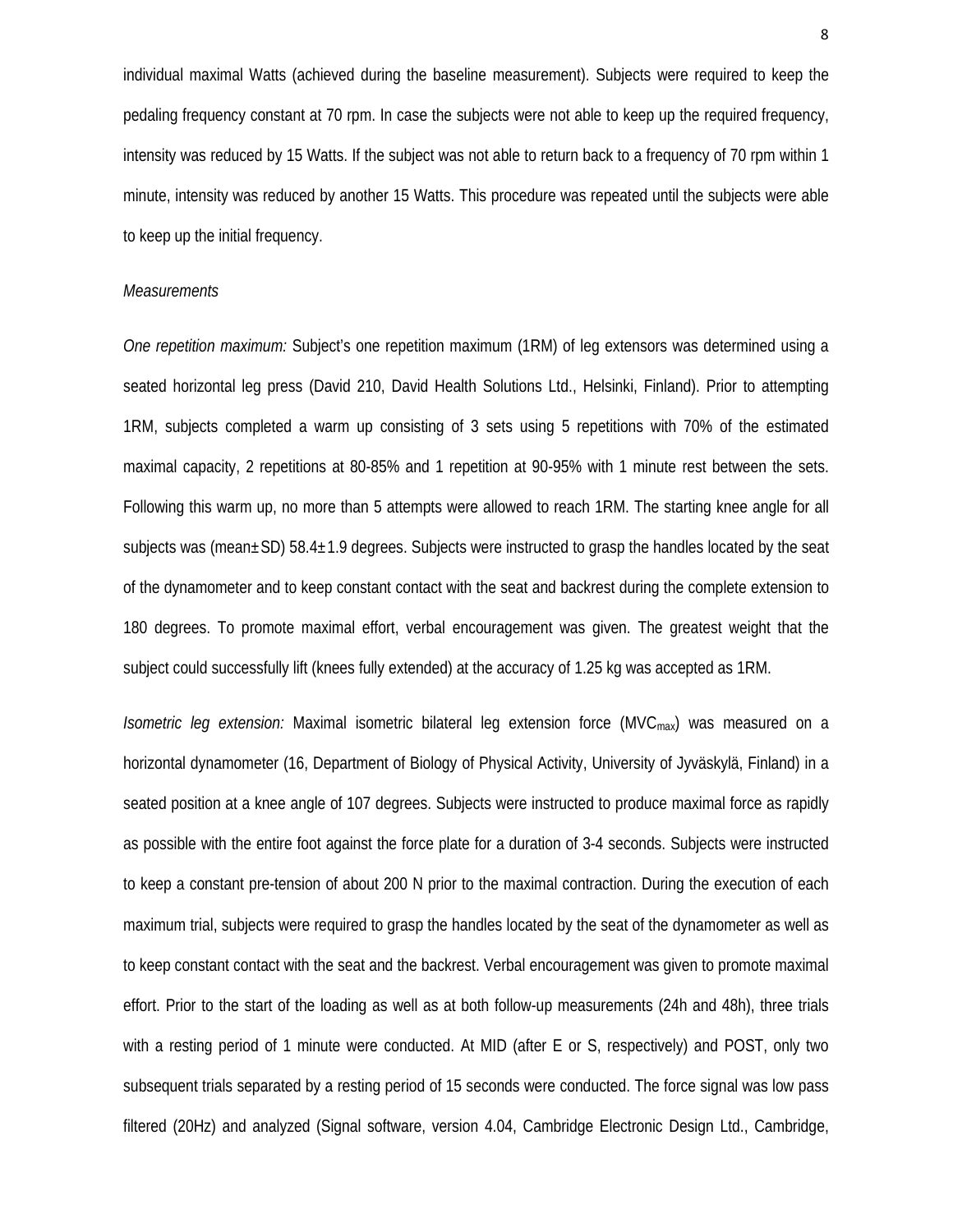UK). In addition to maximal force, rapid force produced in 500 ms ( $MVC<sub>500</sub>$ ) and maximal rate of force development at 10 ms  $(RFD_{10})$  were calculated from the force curve.

*Counter Movement Jump:* Maximal dynamic power was determined by the countermovement jumping height on a force plate (Department of Biology of Physical Activity, Jyväskylä, Finland). Subjects were asked to stand with their feet hip width apart and their hands on their hips and were instructed to perform a quick and explosive countermovement jump after a self selected start. Force data was collected, low pass filtered and analyzed by computer software (Signal 4.04, Cambridge Electronic Design Ltd., Cambridge, UK). Jumping height was then calculated from flight time using this equation:  $(9.81*h<sup>2</sup>/8)*100$  (4).

*Maximal workload:* Maximal workload and maximal oxygen consumption were determined using a graded protocol on the bike ergometer (Ergometrics 800, Ergoline, Bitz, Germany). The initial load for all subjects was 50 Watts and was increased by 25 Watts every 2 minutes. Heart rate was monitored continuously throughout the test (Polar S410, Polar Electro Oy, Kempele, Finland). Oxygen uptake was determined continuously breath-by-breath using a gas analyzer (Oxycon Pro, Jaeger, Hoechberg, Germany). Before each test, air flow calibration was performed using a manual flow calibrator and the gas analyzer was calibrated using a certified gas mixture of 16% O<sub>2</sub> and 4% CO<sub>2</sub>. The  $\dot{V}O_{2\text{max}}$  was taken as the highest 30-s  $\dot{V}O_2$  value. To assure that VO<sub>2max</sub> was reached, other criteria such as heart rate, blood lactate and respiratory exchange ratio (RER) were monitored throughout the test. Maximal workload was calculated using the equation:  $W_{\text{max}} = W_{\text{com}} + (t/120)^*25$ , where  $W_{com}$  is the load of the last completed stage and t is the time of the last incomplete stage (5).

*Venous blood samples:* Venous blood samples (10 ml) for the determination of serum hormone concentrations and CK were collected by a qualified lab technician, using sterile needles into serum tubes (Venosafe, Terum Medical Co., Leuven, Belgium). Whole blood was centrifuged at 3.500 rpm (Megafuge 1.0 R, Heraeus, Hanau, Germany) for 10 minutes after which serum was removed and stored at -80°C until analysis. Analysis of total serum testosterone (T), serum cortisol (C), serum growth hormone (GH) and serum thyroid stimulating hormone (TSH) were performed using chemical luminescence techniques (Immunlite 1000, Simens, NY, USA) and hormone specific immunoassay kits (Siemens, New York, NY, USA). The sensitivity for serum hormones were: T, 0.5 nmol·l<sup>-1</sup>; C, 5.5 nmol·l<sup>-1</sup>; GH, 0.03 mlU·l<sup>-1</sup> and TSH, 0.004 mlU·l<sup>-1</sup>. The intra-assay coefficients of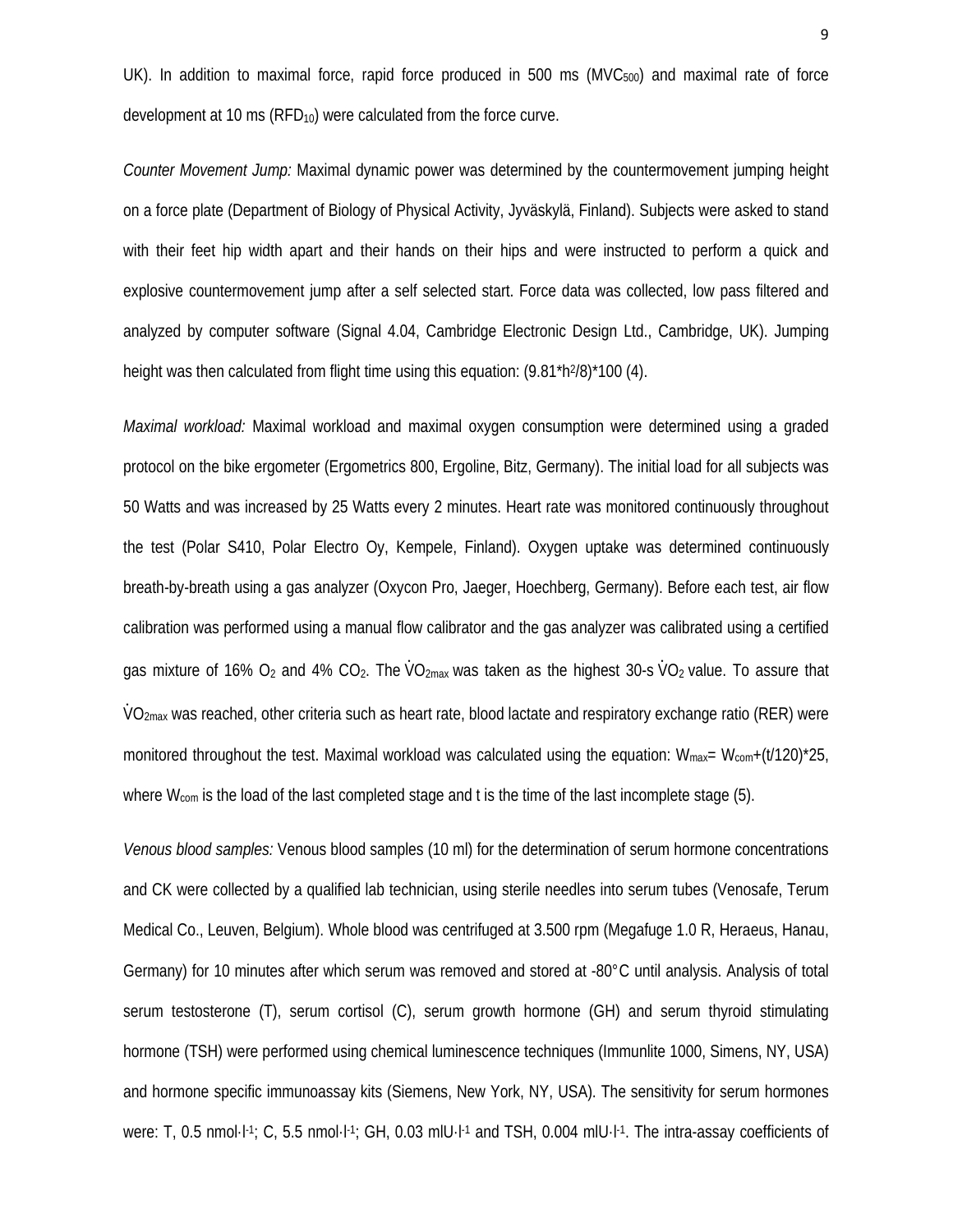variation were: T, 8.5%, C, 4.6%, GH, 5.3% and TSH, 3.9 %. The inter-assay coefficients of variation were T, 14.2%; C, 6.1%; GH, 5.6% and TSH, 8.9%.

*Blood lactate concentrations:* Capillary blood samples were taken from the finger tip at described time points. Blood lactate concentrations were analyzed using a Biosen lactate analyzer (S\_line Lab+, EKF, Magdeburg, Germany).

## *Statistical analysis*

Conventional statistical methods were used for the calculation of means and standard-deviations. Before applying further statistical methods, data of both loading groups were checked for normality. Within group differences for normally distributed variables were analyzed using repeated measures of ANOVA with 5 levels (PRE, MID, POST, 24h and 48h). Within group differences for not normally distributed variables were analyzed using the Wilcoxon Signed Rank Test and p-values were corrected for Bonferroni by multiplying all pair-wise pvalues with the number of comparisons conducted for each variable. Between loading comparison for normally distributed variables were conducted by using an independent sample T-test. If either of the two compared groups was not normally distributed, a non-parametric Mann-Whitney U test was conducted. The statistical significance for all tests was set for a baseline of  $p<0.05$  where  $\approx$  =p $<0.05$ ,  $\approx$  =p $<0.01$  and  $\approx$  =p $<0.001$ . Statistical analysis was conducted with IBM SPSS 19.0 (SPSS Inc., Chicago, IL, USA).

# RESULTS

*Baseline measurements:* Obtained values of the baseline measurements for strength (1RM, CMJbase, MVCmax<sub>base</sub>, MVC500<sub>base</sub> and RFD10<sub>base</sub>) and endurance ( $\dot{V}O_{2\text{max}}$  and Work<sub>max</sub>,Table 1) and pre-loading values of the same variables (Table 2) did not differ significantly between the two loading groups (p>0.05). No significant differences were found in MVC $_{\text{max}}$ , MVC $_{500}$ , RFD<sub>10</sub> and CMJ between baseline and pre-loading values (p>0.05). Fasting concentrations of serum hormones and CK (Table 3) did not differ significantly between both loading groups (p>0.05). No significant differences in concentrations of serum hormones and CK measured in the fasting state and at pre-loading were found in the E+S loading group (p>0.05). In the S+E loading group, concentrations of serum testosterone and cortisol were significantly lower at pre-loading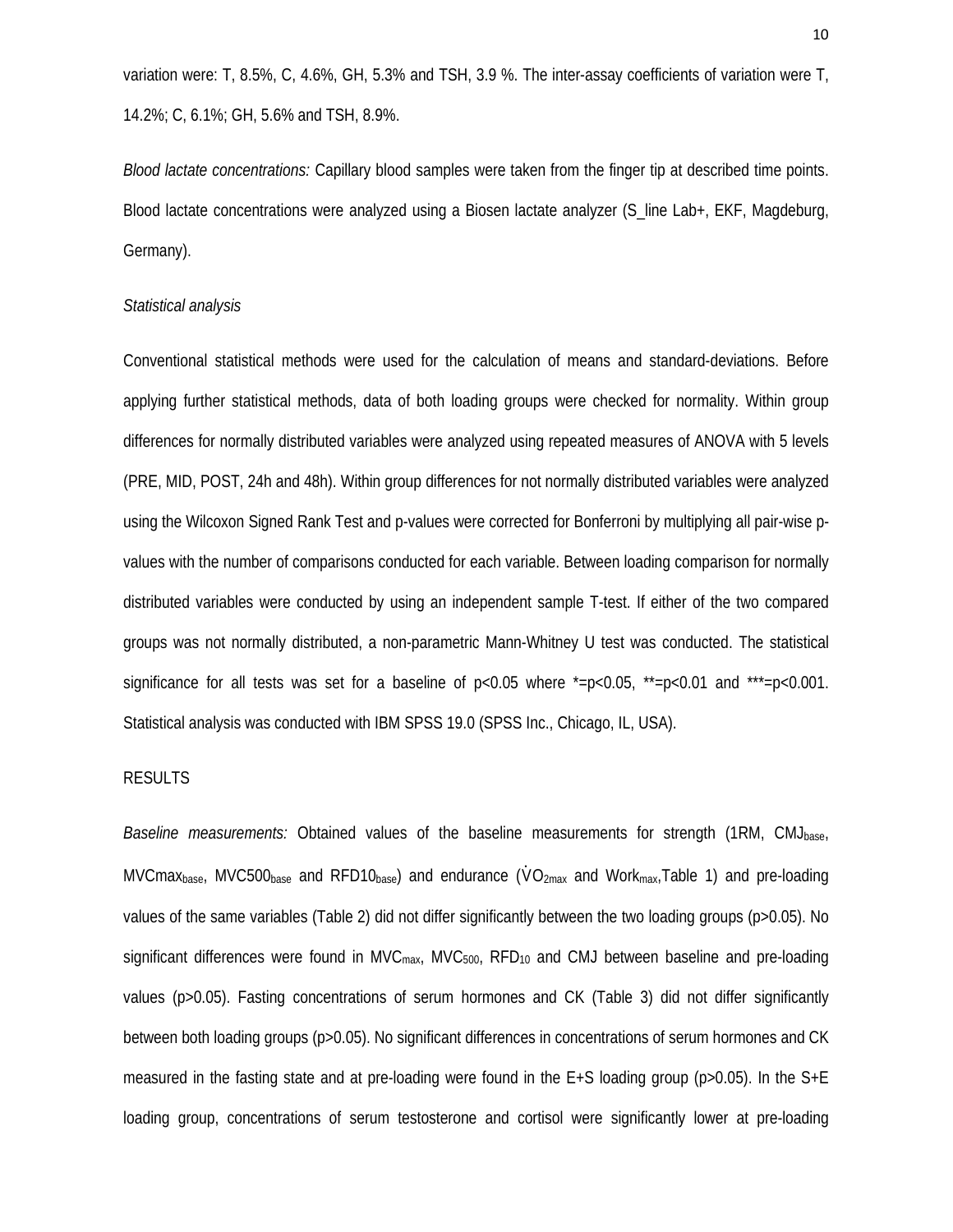compared to the fasting state (C, 472.3±138 vs. 526.3± 108 nmol·l<sup>-1</sup>, p<0.05; T, 12.8±4.5 vs. 14.0±3.8 nmol·l<sup>-</sup>  $^1$ , p<0.05).

Tables 1, 2 and 3 somewhere near here

#### *Within loading measurements:*

Both loading groups showed similar reductions in bodyweight from PRE to POST (E+S, -1%; S+E, -1%,  $p > 0.05$ ).

*Strength and power:* Both the E+S and S+E loading groups induced significant acute reductions in MVC<sub>max</sub> (Figure 2a) at MID (E+S, -14%, p<0.001; S+E, -21%, p<0.001) and POST (E+S, -27%, p<0.001; S+E, -22%,  $p<0.001$  compared to PRE. The relative change in S+E at MID was somewhat larger than that of E+S (p=0.056). The reduction from MID to POST was significant in E+S (-13%, p<0.001) but not in S+E. MVC<sub>max</sub> recovered in both loadings significantly from POST to 24h (E+S, +22%, p<0.001; S+E, +21%, p<0.001) so that at 24h and 48h no significant differences compared to the pre-loading values were found. MVC<sub>500</sub> (Figure 2b) was significantly reduced in both loading conditions at POST  $(E+S, -26\%, p<0.001; S+E, -18\%, p<0.001)$ compared to PRE. MVC $_{500}$  recovered in both loadings significantly from POST to 24h (E+S, +17%, p<0.001, S+E +13%, p<0.05) but the values remained significantly reduced compared to PRE in E+S (-9%, p<0.01). RFD<sub>10</sub> was reduced significantly at MID only in E+S (-21%,  $p<0.01$ ) and POST in both loadings (E+S, -32%,  $p<0.001$ ; S+E, -23%,  $p<0.05$ ). RFD<sub>10</sub> recovered from POST to 24h following both loading conditions (significant in E+S only, +30%, p<0.01) so that both groups returned back to pre-loading values at 24h. CMJ jumping height (Figure 2c) was significantly reduced at MID only in S+E (-11%, p<0.001). The difference between E+S and S+E at MID was, thus, significant (difference 7%, p<0.01). Both loading conditions led to significant decreases in CMJ at POST (E+S, -15%, p<0.001; S+E, -12%, p<0.001) and recovered significantly from POST to 24h (E+S,  $+14\%$ , p<0.001, S+E,  $+8\%$ , p<0.05). No differences were found between the CMJ measures at 24h and 48h and pre-loading values in either of the loading conditions (p>0.05).

Figure 2 somewhere near here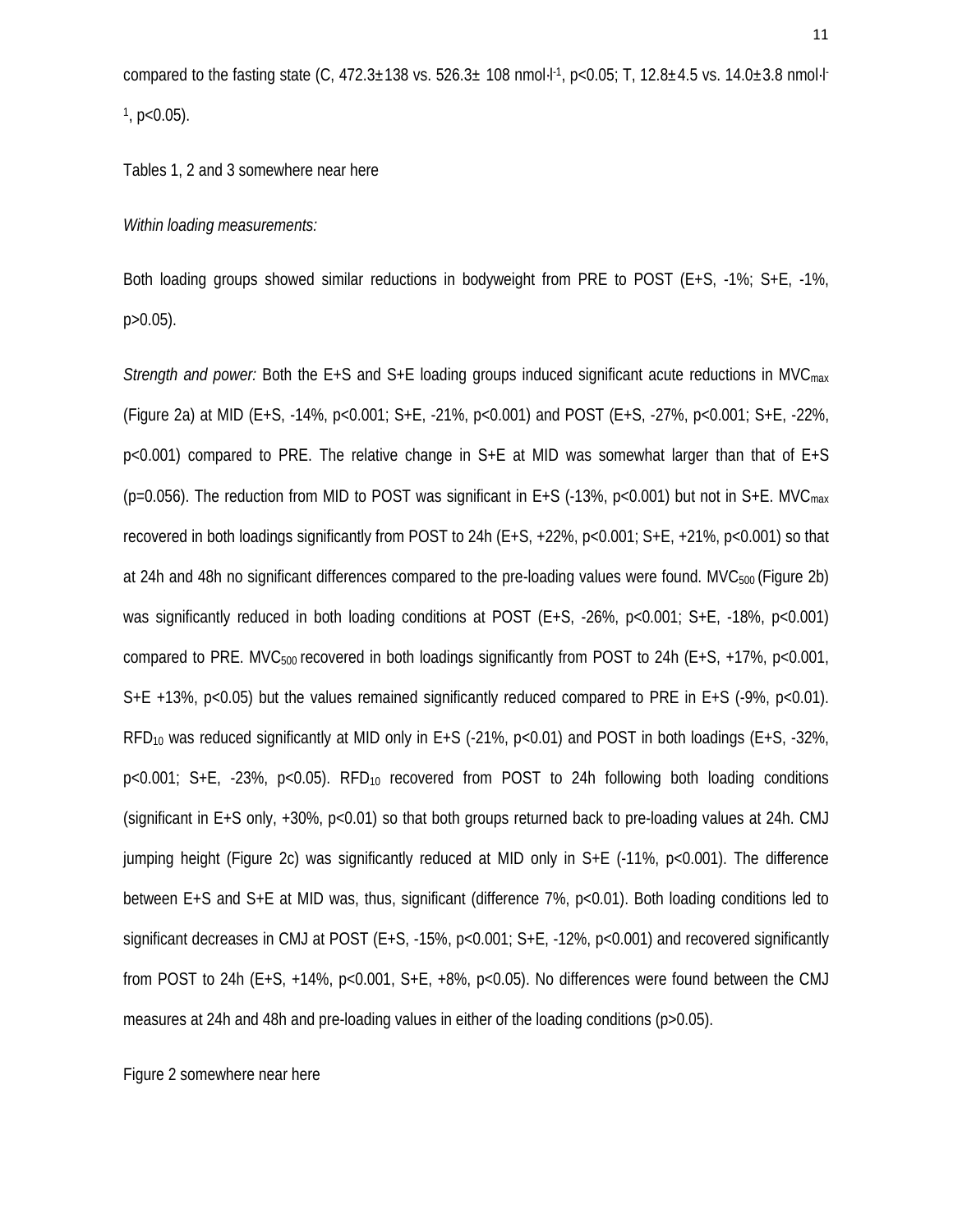*Serum hormone concentrations:* Total serum testosterone concentration (Figure 3a) significantly increased in E+S at MID (+16%, p<0.001) and remained slightly increased at POST (+7%, p>0.05) compared to PRE. In S+E, serum T concentration did not change at MID, but was slightly increased at POST (+16% compared to MID,  $p<0.01$ ; +10% compared to PRE,  $p>0.05$ ). The difference between E+S and S+E at MID was significant (difference of 20%, p<0.001). Serum T concentrations significantly decreased in E+S at 24h of recovery compared to POST (- 20%, p <0.05) and PRE (-13%, p<0.05) and remained reduced at 48h (-18% compared to POST, p<0.05; -11% compared to PRE, p=0.068). Serum T concentrations in S+E were not significantly different from pre-loading values at 24h and 48h of recovery. Serum growth hormone concentrations (GH, Figure 3b) significantly increased in both loadings at MID (E+S, +242 folds, p<0.001; S+E, +41 folds, p<0.001) and increased further in S+E at POST (+7 folds compared to MID, p<0.001; +272 folds compared to PRE, p<0.001). In E+S, GH concentration at POST was reduced compared to MID (-4 folds, p<0.001) but remained elevated compared to PRE (+66 folds, p<0.001). The differences between the loadings at MID and POST were significant (p<0.001). No significant acute changes were observed for concentrations of serum TSH (Figure 3c) in either of the loadings at MID and POST. Serum TSH concentrations were significantly reduced at 24h compared to POST (E+S, -36%, p<0.001; S+E, -22%, p<0.05) and PRE (E+S, -32%, p<0.001; S+E, - 25%, p<0.01) and remained reduced at 48h in E+S compared to POST (-19%, p<0.001) and PRE (E+S, -25%, p<0.001) and S+E compared to PRE (-18%, p<0.01). Concentration of serum cortisol (Figure 3d) did not change in E+S at MID and POST but was increased in  $S+E$  at POST compared to MID (+46%, p<0.01). Serum C was significant decreased at 24h of recovery compared to POST in S+E only (-54%, p<0.05) and compared to PRE in both loading conditions (E+S, -21%, p<0.01; S+E, -26%, p<0.001) and remained reduced at 48h (E+S, -22%, p<0.001; S+E, -29%, p<0.001) compared to PRE.

Figure 3a, 3b, 3c and 3d somewhere near here

*Creatine kinase (CK):* Both loading conditions led to an increase of CK (Figure 4) at MID (E+S. +20%, p<0.001; S+E, +16%, p<0.001) which further increased at POST compared to MID (E+S, +12%, p<0.001; S+E, +18%, p<0.001) and PRE (E+S, +32%, p<0.001; S+E, +34%, p<0.01). The highest concentrations of CK were observed in both loadings at 24h of recovery (compared to PRE, E+S, +185%, p<0.001; S+E, +95%,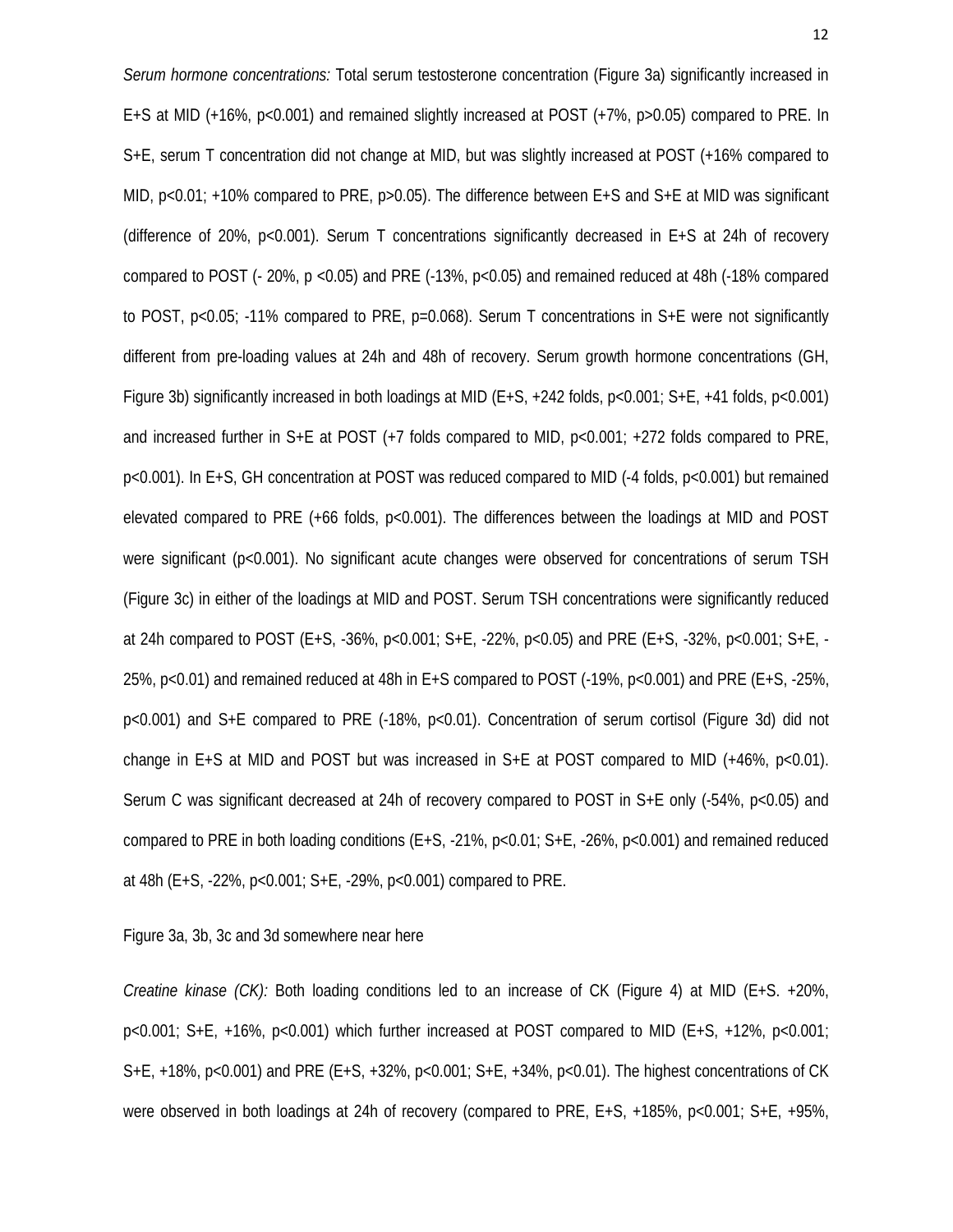p<0.001). The values remained significantly increased at 48h of recovery compared to PRE (E+S, +95%, p<0.001; S+E, +50%, p<0.01).

## Figure 4 somewhere near here

*Blood lactate concentrations:* Blood lactate concentrations measured prior to the start of the endurance loading were significant higher in S+E compared to E+S (mean±SD, 5.77±2.09 mmol·l<sup>-1</sup> vs. 1.58±0.49 mmol·l<sup>-1</sup>, p<0.001, Figure 5a). This difference was smaller after 10 minutes (mean±SD, 7.82±1.96 mmol·l<sup>-1</sup> vs.  $5.69\pm1.98$  mmol·l<sup>-1</sup>, p<0.001) and further diminished after 20 minutes (mean $\pm$ SD, 7.60 $\pm$ 1.78 mmol·l<sup>-1</sup> vs. 6.21 $\pm$ 2.52 mmol·l<sup>-1</sup>, p<0.05) and was not significant at the end of the endurance loading (mean $\pm$ SD, 7.19±1.99 mmol·l-1 vs. 6.28±2.56 mmol·l-1, p>0.05). Blood lactate concentrations obtained prior to the strength loading were significantly higher in E+S compared to  $S+E$  (mean $\pm SD$ , 4.48 $\pm 1.60$  mmol·l<sup>-1</sup> vs. 1.81 $\pm 0.61$ mmol·l-1, p<0.001) whereas no significant difference was found at post-strength loading (mean±SD, 8.06±2.62 mmol $\cdot$ l<sup>-1</sup> vs. 7.45 $\pm$ 2.29 mmol $\cdot$ l<sup>-1</sup>, p>0.05, Figure 5b).

Figure 5a and 5b somewhere near here

#### DISCUSSION

The present study investigated acute neuromuscular and endocrine responses and recovery to a single session combined endurance and strength loading with two different exercise orders in moderately physically active men. The primary findings indicated that both loading orders led to similar significant reductions in maximal isometric force production, rapid force production produced in 500ms, rate of force development and power performance. While these acute reductions in neuromuscular performance were recovered already at 24h, the present results showed that the time course of recovery of both neuromuscular performance and endocrine function differed. This was primarily shown by decreased concentrations of serum T and TSH still observed after 48h of recovery, particularly following the E+S loading order. These findings suggest that continuous cycling at moderate to high intensity performed immediately prior to a strength loading session consisting of various leg press protocols may considerably influence endocrine function during recovery.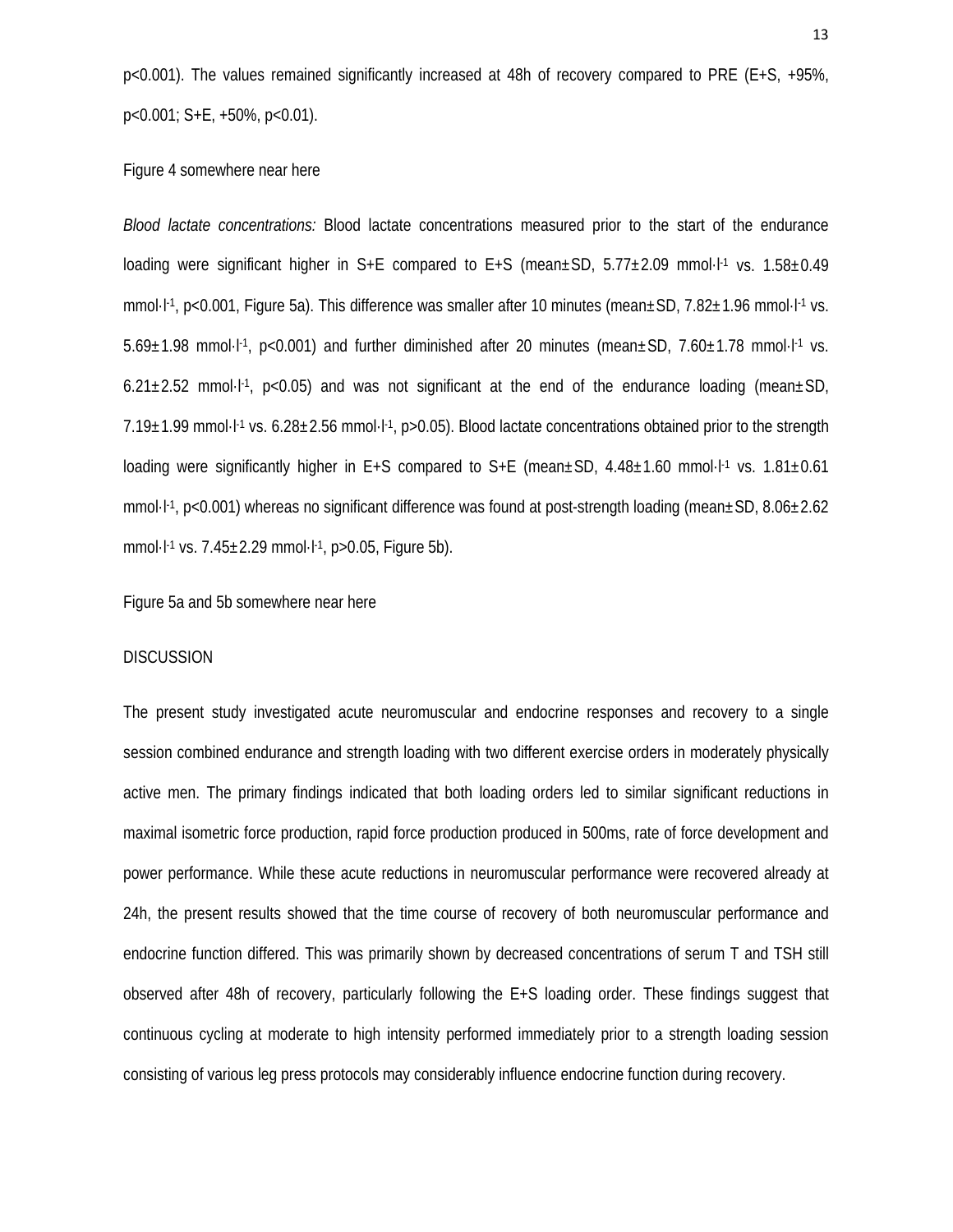Reductions in maximal and explosive neuromuscular performance have commonly been shown following both endurance (12, 28, 39) and strength (1, 24, 32) loadings. In the present study, the observed reductions of MVC<sub>max</sub> in S+E at MID were larger than the observed reductions in E+S obtained at the same time point. Similarly, the reductions in MVC<sub>500</sub> and CMJ jumping height were somewhat larger at MID in S+E compared to E+S.

Typically, a strength training session with maximal loads leads to acute fatigue in the neuromuscular system, observed as dramatic decreases in maximal force production of the exercised muscles (16). Kraemer & Häkkinen (24) indicated that the magnitude of fatigue induced decrements in neuromuscular performance are related to the overall volume, intensity and recovery between the sets, while maximal loads combined with short resting intervals are likely to lead to the highest acute reductions in maximal force and power production.

Similarly to strength loading induced reductions in force production, endurance performance may also produce neuromuscular fatigue. The magnitude of endurance exercise induced impaired neuromuscular performance seems to be specific to the intensity of endurance exercise performed (12). Furthermore, it has been suggested that the exercise mode of the endurance loading performed has an impact on the acute alterations in neuromuscular function while both differences (39) and similarities (29) between continuous and intermittent cycling protocols have been found. Since the largest reductions in neuromuscular performance have been obtained following prolonged repeated cycles of stretch shortening exercises, observed in e.g. marathon running (33), the exercise mode seems to play a key role with regard to the magnitude of neuromuscular fatigue produced.

Possible reasons for reduced neuromuscular function in acute response to both strength and endurance exercises may generally be related to fatigue originating centrally, peripherally or from both. Changes in the contractile properties of the quadriceps muscle, shown by alterations of the M-wave and isometric muscular twitch (28), impaired calcium release from the sarcoplasmatic reticulum (2) and ultra structural lesions of muscle tissue (33) have been shown to affect force production during fatigue. However, since in the present study no deeper analysis of neuromuscular function was conducted (e.g. electromyographic, muscle and nerve stimulation) and the loading did not involve high impact stretch shortening type of exercise, as e.g.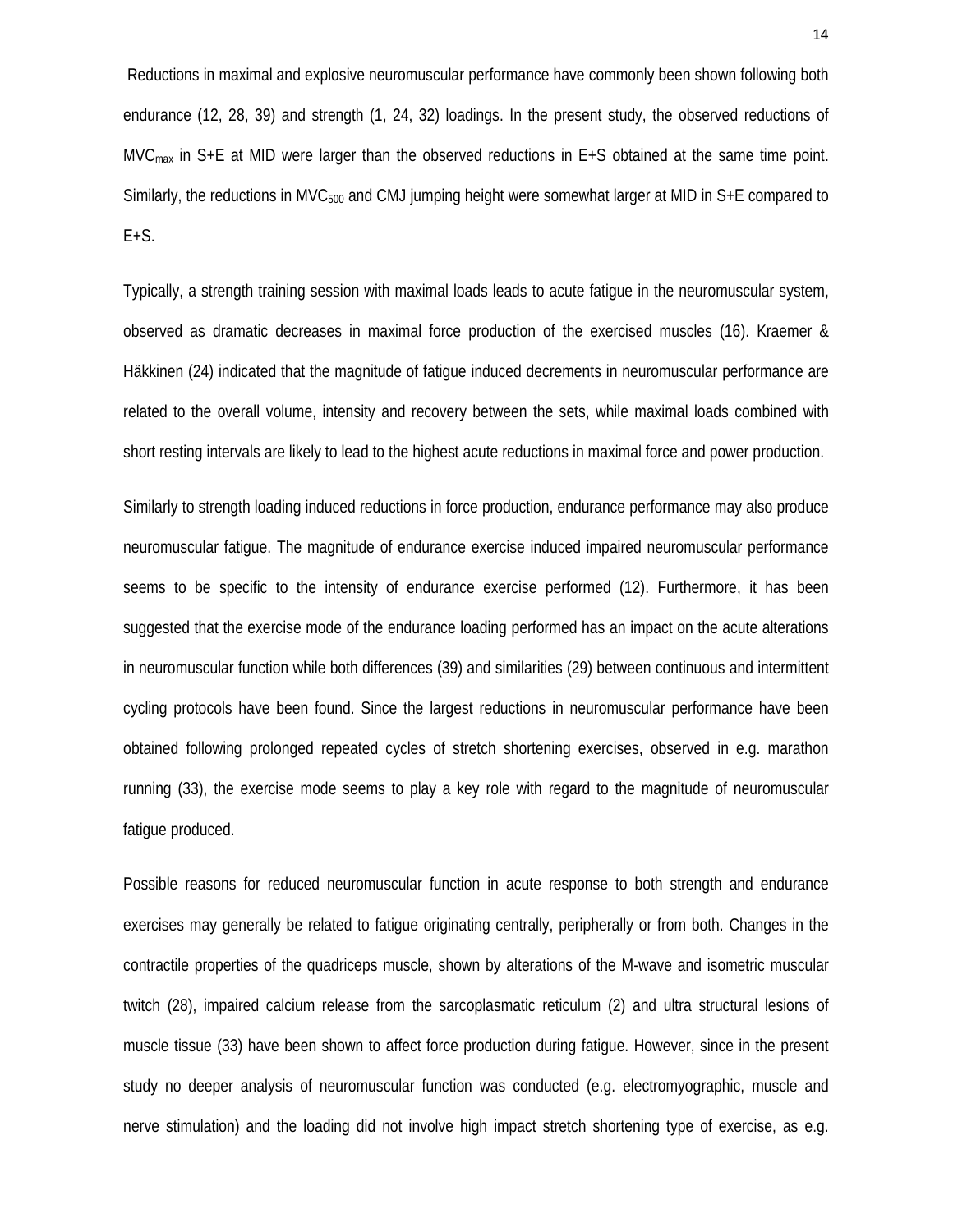expressed by the low values of creatine kinase, the reasons for the impaired neuromuscular performance following both strength and endurance exercise remain speculative. It is also possible that blood lactate accumulation and the resulting lowered blood pH observed in the present study have inhibited the rate of cross-bridge binding as previously shown by Sahlin (37) which then may have inhibited force production.

In the present study, the observed difference in reduction of neuromuscular performance between loading conditions in the present study at MID disappeared after both combined loadings were completed. However, the decrements in explosive and maximal force production at POST were somewhat higher in E+S compared to S+E and, in fact, significantly reduced compared to MID, whereas neuromuscular performance remained decreased following the opposite loading order. It appears that higher reductions in MVC<sub>max</sub>, MVC<sub>500</sub>, RFD<sub>10</sub> and CMJ were caused by the strength loading rather than the endurance cycling but caution must be paid when applying these findings to loading protocols other than the protocol used in the present study. Cycling does not involve stretch shortening mechanics and, thus, may not lead to comparable ultra structural muscle tissue lesions as observed after e.g. long distance running (33). This, in turn, might explain that in the present study only small differences in acute changes of neuromuscular performance between both loading conditions were found.

The present study did not show differences in the level of recovery in neuromuscular performance between  $E+S$  and  $S+E$ . Following both loading conditions, pre-loading values of MVC<sub>max</sub>, MVC<sub>500</sub>, RFD<sub>10</sub> and CMJ were obtained mainly already after 24h of recovery. Decreases in force production for up to 2-3 days have been reported by e.g. Häkkinen (14) and Ahtiainen et al. (1) following extremely strenuous bouts of bilateral dynamic leg press with an acute decrease in maximal force down to 60% of the maximal force. Following endurance exercises such as a marathon run, maximal force has been shown to recover already after 24h while explosive force production may remain reduced for at least 2 days (33, 34). Relative acute decreases of maximal and explosive force in the present study were comparably small and, thus, neuromuscular recovery was mainly completed already after 24h, with no noteworthy differences between both groups.

Changes in neuromuscular performance are commonly accompanied by alterations in endocrine function. Moderate to high intensity of both strength and endurance loadings elicit remarkable acute responses in both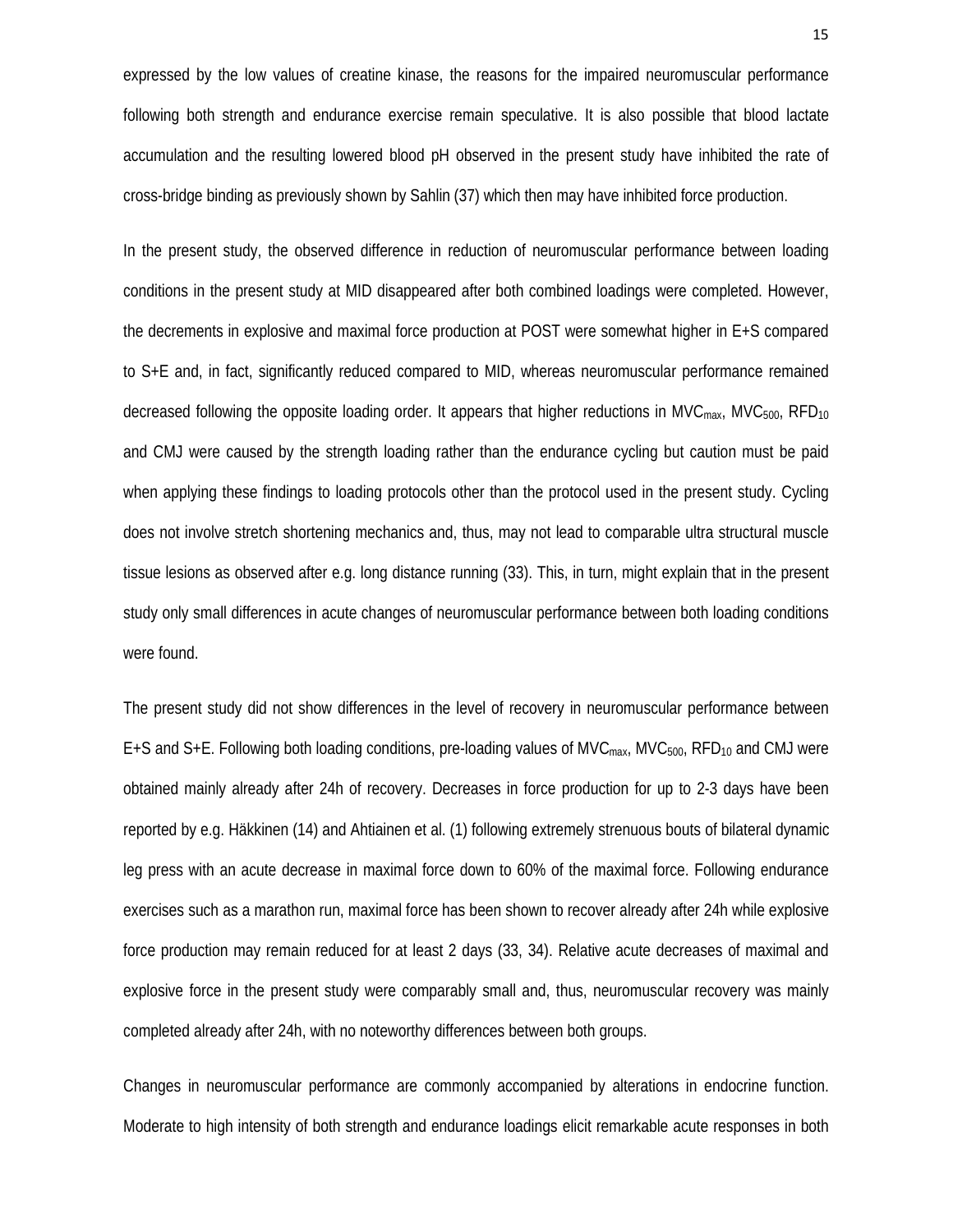anabolic and catabolic hormonal concentrations (15, 22, 25, 40). The most prominent findings of the present study were the significant increase of serum testosterone at MID in E+S and the decrease of serum testosterone concentrations following the E+S loading and TSH and cortisol following both loading conditions at 24h and 48h of recovery.

Testosterone as an anabolic steroid plays a major role in energy metabolism and has been identified to promote tissue repair and muscle growth. Elevated concentrations of anabolic steroids in response to an exercise training session have been typically associated with beneficial effects on maximal strength and muscle growth (25). The highest concentrations of serum testosterone are generally observed following heavy resistance loadings with short resting intervals which are characterized by high metabolic stress (15, 25). While endurance loadings of shorter durations have been shown to acutely increase concentrations of anabolic hormones, high intensity endurance exercise of prolonged duration may lead to reductions in concentrations of testosterone (40).

Since in the present study significant increases in serum testosterone were found at MID in E+S, elevations in testosterone concentrations might have been induced by the endurance loading. The present endurance protocol consisted of continuous cycling of moderate to high intensity. As the subjects were moderately physically active and remarkable changes in neuromuscular fatigue were observed in E+S at MID, the present data suggest that the cycling performance required not only cardiorespiratory ability but, to a great extent, continuous muscular effort, produced especially by the quadriceps muscles leading to increases in serum testosterone concentrations. The strength loading, on the other hand, consisted of various protocols and particularly the neural type of resistance loadings with resting periods of 3 minutes may not be sufficient enough to induce noticeable changes in serum testosterone concentrations (31). This may explain the observed difference between the loading groups at MID.

Serum testosterone concentrations observed at POST did not significantly differ from the pre-loading values in the loading groups which is in contrast to findings of Cadore et al. (5) who found testosterone levels to be increased following an S+E loading in young strength trained men. In the present study, however, serum testosterone remained unaltered in S+E but significantly decreased in E+S at 24h and 48h. Interestingly,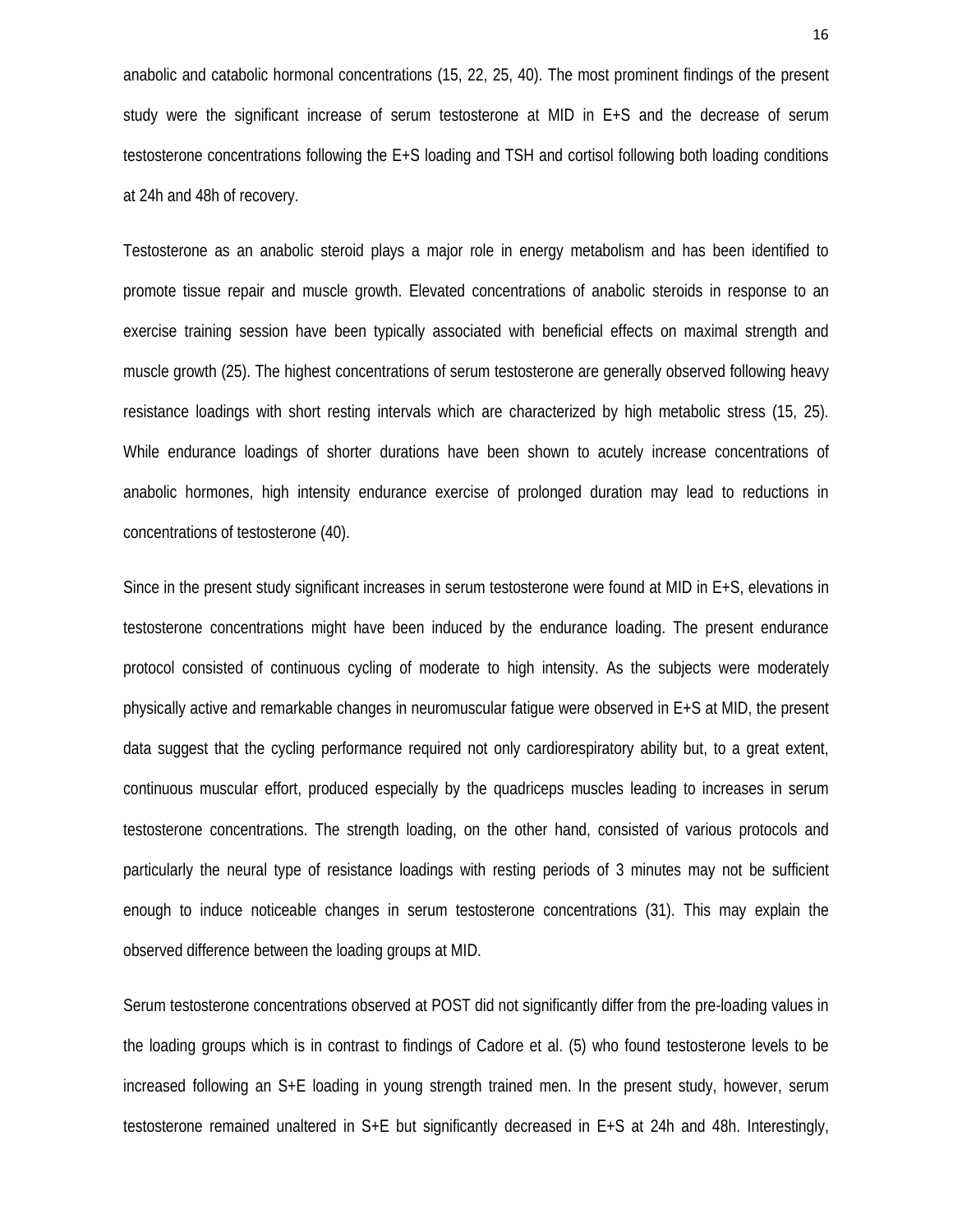whereas neuromuscular performance in the present study was mainly recovered already after 24h in both loading groups, serum testosterone responses remained reduced following the E+S loading for up to two days.

Similarly to serum testosterone concentrations, TSH concentrations were significantly decreased during 24h and 48h of recovery following both loading conditions. Thyroid hormones and in particular thyroid stimulating hormone (TSH), play a major role in thermoregulation and energy metabolism but have also been shown to indirectly promote protein metabolism and tissue remodeling (38). Both endurance and strength exercise performed separately may induce acute elevations of TSH concentrations (3, 6) and the magnitude of this alteration seems to be directly related to the exercise intensity (6). Since in the present study no acute alterations in concentrations of TSH were observed in either of the loading conditions, these findings may suggest that the present combined loadings were not intensive enough to acutely stimulate thyroid function. However, the observed decrease of TSH concentration during recovery, which was somewhat larger in E+S compared to S+E, underline the possibility of delayed alterations in endocrine function particularly following the E+S loading order.

The obtained results of neuromuscular performance and changes in serum testosterone and TSH concentrations generally provide evidence for differences in the time course of recovery between the neuromuscular performance and endocrine function. A similar phenomenon has been observed in strength athletes following an excessively strenuous strength loading session (15). The present data suggest that in moderately physically active men, continuous cycling immediately followed by a combined neural and hypertrophic strength loading session develops a state of endocrine imbalance during recovery which is mainly reflected by decreased concentrations of serum testosterone and TSH. While the main cause of this observation remains speculative, it is plausible that reduced concentrations of T and TSH, especially following the E+S loading order, indicate up regulation of receptors and, thus, enhanced utilization. That would make the E+S loading order more demanding when compared the S+E loading, leading to prolonged needs of recovery. However, in the present study androgen receptor content was not measured and, thus, the mechanisms behind these observations remain speculative. Furthermore, whether this decrease was caused by increased needs of testosterone for tissue remodeling and/or repair or, on the other hand, a possibly impaired endocrine function particularly of the pituitary gland or hypothalamus cannot be explained by the present data. When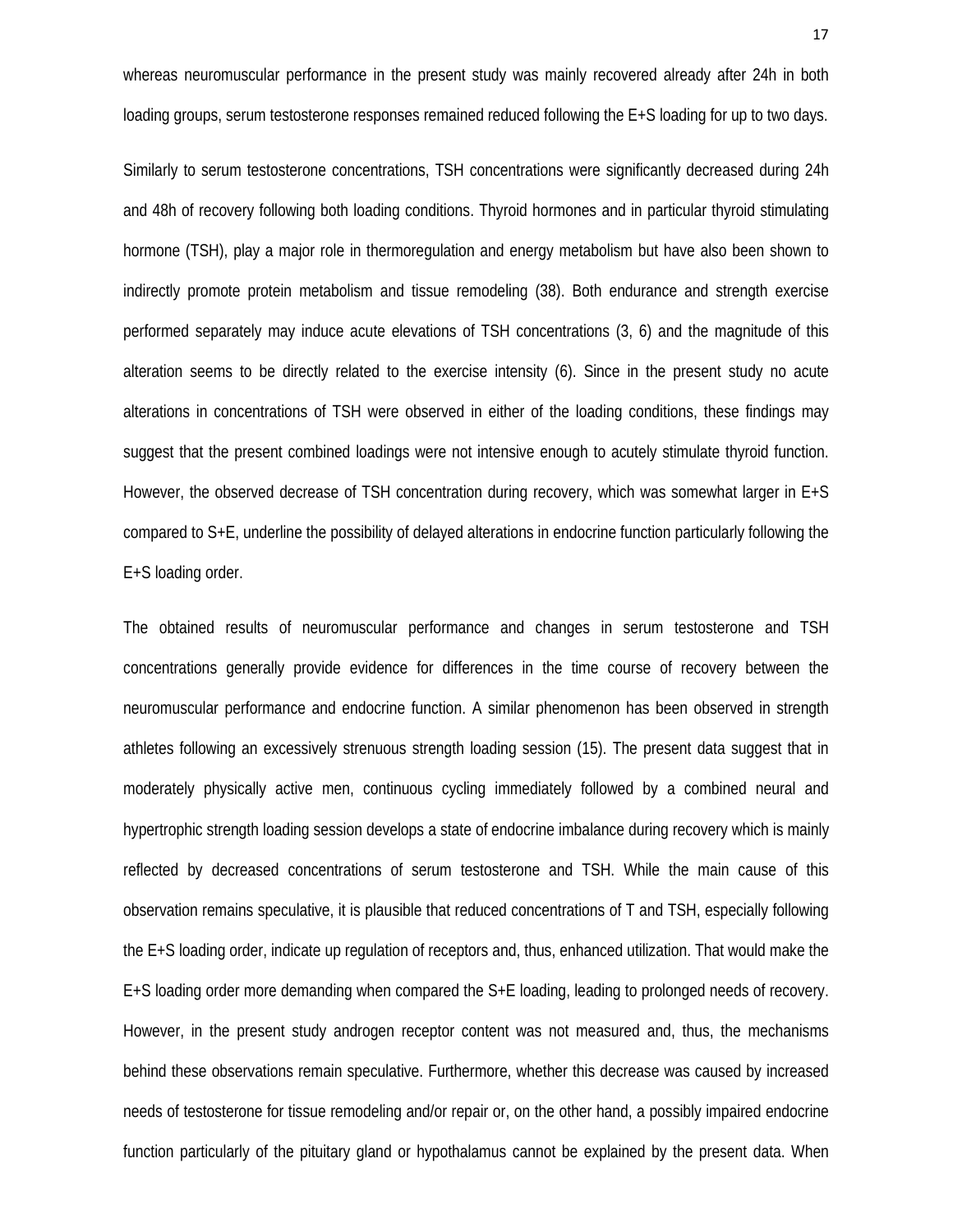considering the present results, one must also bear in mind that hormonal concentrations follow a circadian rhythm and in particular in the morning hours considerable changes in testosterone concentrations are generally observed (23).

The present study did not lead to significant acute changes in concentrations of serum cortisol compared to pre-loading values in either of the loading conditions. During recovery, however, the concentrations of serum cortisol significantly decreased and remained low for at least 48h following both loading conditions. Previous research has shown that serum cortisol concentrations are likely to return to baseline levels already within 2 hours after a heavy strength training session (17). Following endurance exercise, however, concentrations of cortisol have been shown to be significantly decreased after 24h of recovery (8). While diurnal variations of cortisol may potentially account for observed decreased concentrations during recovery (36), other mechanisms such as increased receptor binding or a suppressed function of the adrenal gland during recovery are possible and would underline the evidence for altered or impaired endocrine function following a combined endurance and strength loading session.

While the present loading conditions led to only moderate or no increases in anabolic testosterone and TSH and catabolic cortisol concentrations, somewhat surprising was the magnitude of observed increases of growth hormone concentrations in both loadings which reached peak values considerably higher than reported in previous studies obtained immediately following endurance (35) and strength loadings only (31). Whereas some studies have shown that the magnitude of changes in growth hormone concentrations seems to depend on intensity and volume of the exercise performed (35) other external factors such as sleep and nutrition (11) may influence acute changes in growth hormone concentrations. Moreover, the release of growth hormone generally occurs in a pulsatile pattern and additional factors such as hypoxia and breath holding may have an influence on growth hormone release and might have accounted for the observed growth hormone concentrations in the present subjects.

Interestingly, the present loading induced significant increases in serum growth hormone concentrations in E+S were significantly higher at MID and significantly lower at POST when compared to S+E. The present results may, thus, suggest that cycling performed first in a combined exercise session may blunt growth hormone responses caused by strength exercises performed in the second half of the training session, a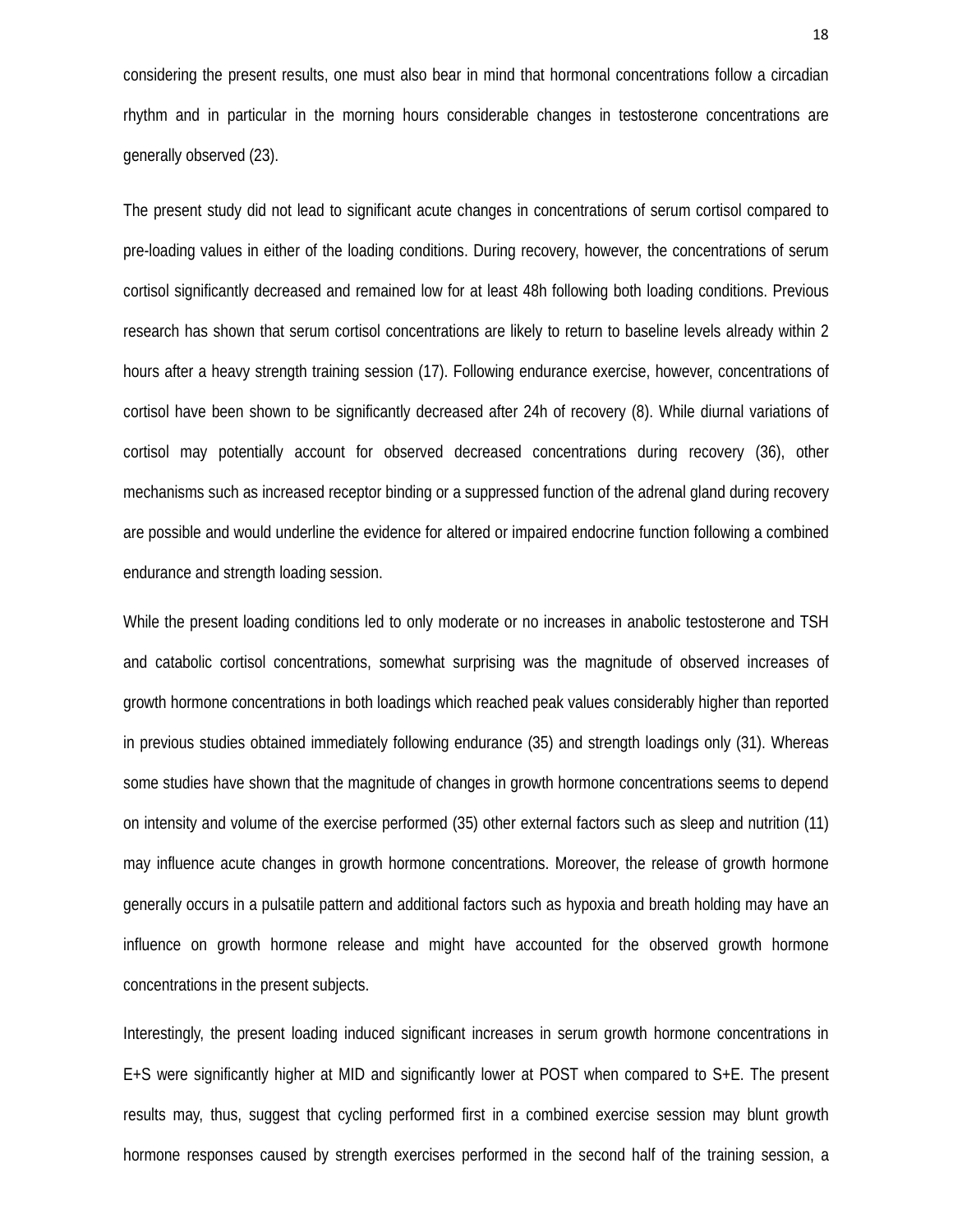phenomenon also observed by Goto et al. (13). However, while previous studies suggested growth hormone release to be possibly suppressed by the accumulation of free fatty acids (13) or insulin like growth factor-1 (21), the present data do not provide a thorough insight in possible mechanisms behind this observation.

# **CONCLUSIONS**

This study showed that the present two combined endurance and strength loadings with different exercise orders led to similar acute responses in maximal and explosive force production and endocrine function in moderately physically active young men. However, while a similar recovery of neuromuscular performance in both loading groups already after 24h was observed, serum hormonal concentrations of testosterone, thyroid stimulating hormone and cortisol remained decreased during recovery for at least 48h, particularly when endurance cycling was immediately followed by a strength loading session. The present loading conditions consisting of continuous cycling and various bilateral leg press protocols, thus, led to different recovery time courses between the neuromuscular performance and endocrine function. It needs to be, however, considered, that these results are limited to the present loading conditions of using various leg press protocols and continuous cycling, a training regimen typically used for inexperienced subjects. Thus, great care must be taken when evaluating the practical applications of these findings for other types of loading conditions as well as for athletic populations.

## PRACTICAL APPLICATIONS

The present findings generally indicate that a complete recovery following a single session combined endurance and strength loading may take longer than indicated by the measures of strength performance only. Since endocrine function may be altered for at least 48h following the present strenuous exercises, the measures of neuromuscular performance may not be sufficient to detect a true recovery status. When comparing the two loading orders, the present results showed that following the E+S loading the serum testosterone concentrations were significantly reduced during the recovery for up to 48h, while the serum testosterone concentrations following the S+E loading were not different from the concentrations measured at baseline. The present results, thus, indicate that the present E+S loading seemed to require a longer recovery when compared to the S+E loading which may become important when performing single session combined endurance and strength training. However, additional research is necessary in order to investigate the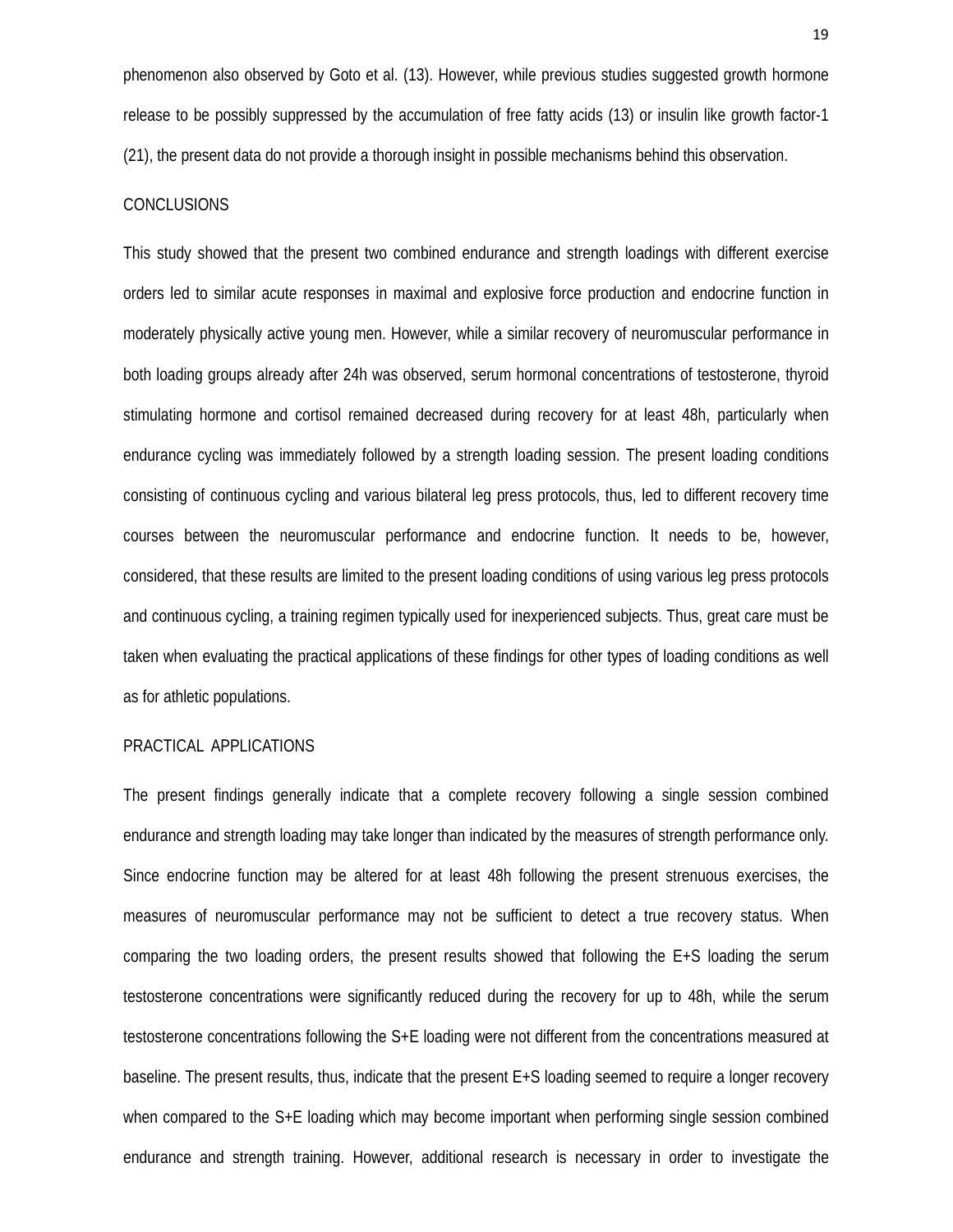relevance of the present findings with regard to prolonged training adaptations and athletic populations.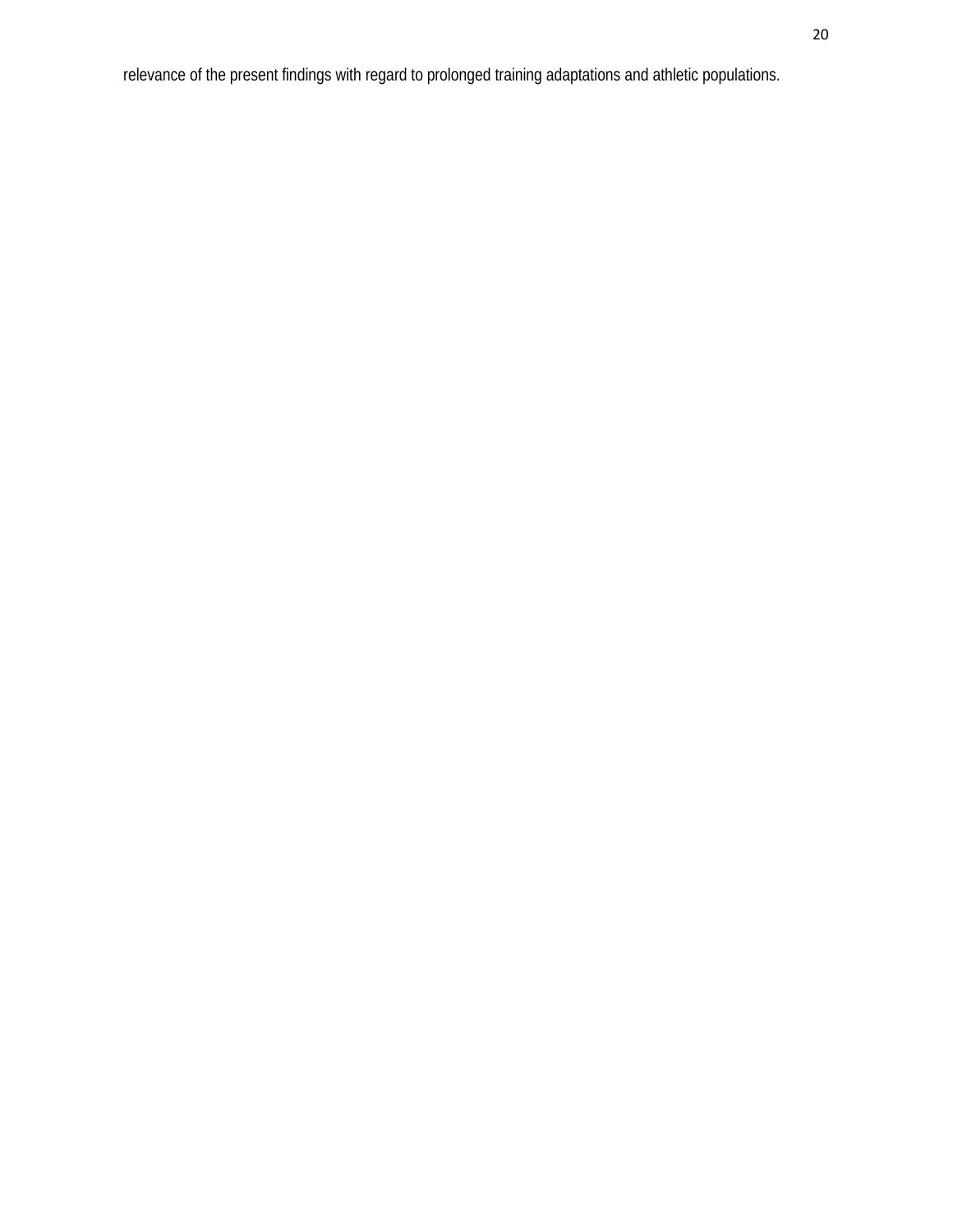#### REFERENCES

1. Ahtiainen, JP, Pakarinen, A, Kraemer, WJ, and Häkkinen, K. Acute hormonal and neuromuscular responses and recovery to forced vs. maximum repetitions multiple resistance exercises. *Int J Sports Med* 24: 410-418, 2003.

2. Allen, DG, Lamb, GD, and Westerblad, H. Impaired calcium release during fatigue. *J Appl Physiol* 104: 296-305, 2008.

3. Alvero-Cruz, J, Ronconi, M, Gil, MCDA, Garcia Romero, JC, Velazquez, DR, and Acosta, AMDD. Thyroid hormones response in simulated laboratory sprint duathlon. *J Human Sport Exerc* 6: 323-327, 2011.

4. Bosco, C, Luhtanen, P, and Komi, PV. Simple method for measurement of mechanical power in jumping. *Eur J Appl Physiol* 50: 273-282, 1983.

5. Cadore, E, Izquierdo, M, Goncalves dos Santos, M, Martins, J, Lhullier, L, Pinto, R, Silva, RF. and Kruel, LFM. Hormonal responses to concurrent strength and endurance training with different exercise orders. *J Strength Cond Res*  Epub ahead of print, 2012.

6. Ciloglu, F, Peker, I, Pehlivan, A, Karacabey, K, Ilhan, N, Saygin, O. and Ozmerdivenli, R. Exercise intensity and its effects of thyroid hormones. *Neuroendocr Lett* 26: 830-834, 2005.

7. Craig, BW, Lucas, J, Pohlman, R, and Stelling, H. The effects of running, weightlifting and a combination of both on growth hormone release. *J Appl Sport Sci Res* 5: 198-203, 1991.

8. Daly, W, Seegers, CA, Rubin, D, Dobridge, JD. and Hackney, AC. Relationship between stress hormones and testosterone with prolonged endurance exercise. *Eur J Appl Physiol* 93: 375-380, 2005.

9. De Souza, EO, Tricolli, V, Franchini, E, Paulo, AC, Regazzini, M, and Ugrinowitschi, C. Acute effect of two aerobic exercise modes on maximum strength and strength endurance. *J Strength Cond Res* 21: 1286-1290, 2007.

10. Denadai, BS, Greco, CC, Tufik, S, and de Mello, MT. Effects of high intensity running to fatigue on isokinetic muscular strength in endurance athletes. *Isokin Exerc Sci* 15: 281-285, 2007.

11. Giustina, A. and Veldhuis, JD. Pathophysiology of the neuroregulation of growth hormone secretion in experimental animals and the human. *Endocr Rev* 19: 717-797, 1998.

12. Gleeson, N, Reilly, T, Mercer, T, Rakowski, S. and Rees, D. Influence of acute endurance activity on leg neuromuscular and musculoskeletal performance. *Med Sci Sports Exerc* 30: 596-608, 1998.

13. Goto, K, Higashiyama, M, Ishii, N. and Takamatsu, K. Prior endurance exercise attenuates growth hormone response to subsequent resistance exercise. *Eur J Appl Physiol* 94: 333-338, 2005.

14. Häkkinen, K. Neuromuscular fatigue and recovery in male and female athletes during heavy resistance exercise. *Int J Sports Med* 14: 53-59, 1993.

15. Häkkinen, K, and Pakarinen, A. Acute hormonal responses to two different fatiguing heavy resistance protocols in male athletes. *J. Appl. Physiol.* 74: 882-887, 1993.

16. Häkkinen, K. Neuromuscular fatigue in males and females during strenuous heavy resistance loading. *Electromyogr Clin Neurophysiol* 34: 205-214, 1994.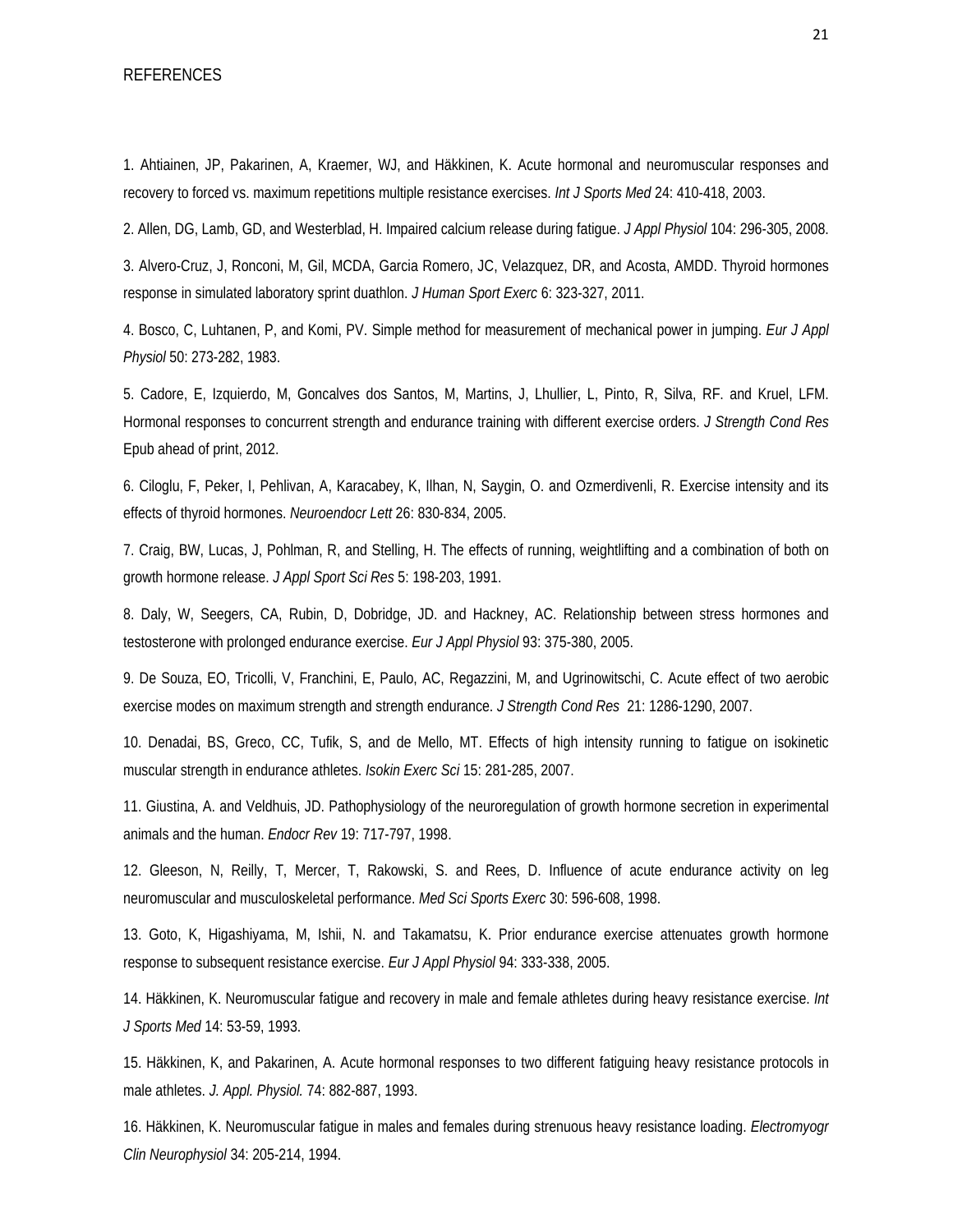17. Häkkinen, K, and Pakarinen, A. Acute hormonal responses to heavy resistance exercise in men and women at different ages. *Int. J. Sports Med.* 16: 507-513, 1995.

18. Häkkinen, K, Alen, M, Kraemer, WJ, Gorostiaga, E, Izquierdo, M, Rusko, H, Mikkola, J, Hakkinen, A, Valkeinen, H, Kaarakainen, E, Romu, S, Erola, V, Ahtiainen, J, and Paavolainen, L. Neuromuscular adaptations during concurrent strength and endurance training versus strength training. *Eur. J. Appl. Physiol.* 89: 42-52, 2003.

19. Hickson, RC. Interference of strength development by simultaneously training for strength and endurance. *European J Appl Physiol* 45: 255-263, 1980.

20. Izquierdo-Gabarren, M., Gonzalez De Txabarri Exposito, R, Garciapallares, J, Sanchezmedina, L, De Villareal, E, and Izquierdo, M. Concurrent endurance and strength training not to failure optimizes performance gains. *Med Sci Sports Exerc* 42: 1191-1199, 2010.

21. Jaffe, C, Ocambo-Lim, B, Guo, W, Krueger, K, Sugahara, I, De-Mott-Friberg, R, Bermann, M. and Barkan, AL. Regulatory mechanisms of growth hormone secretion are sexually dimorphic. *J Clinic Invest* 102: 153-164, 1998.

22. Karkoulias, K, Habeos, I, Charokopos, N, Tsiamita, M, Mazarakis, A, Poulia, A. and Spiropoulos, K. Hormonal responses to marathon running in non-elite athletes. *Eur J Intern Med* 19: 598-601, 2008.

23. Kraemer, WJ, Loebel, C, Volek, J, Ratamess, N, Newton, R, Wickham, R, Gotshalk, L, Duncan, N, Mazzetti, S, Gómez, A, Rubin, M, Nindl, BC and Häkkinen, K. The effect of heavy resistance exercise on the circadian rhythm of salivary testosterone in men. *Eur J Appl Physiol* 84: 13-18, 2001.

24. Kraemer, WJ. and Häkkinen, K. Strength training for Sport. New York; Blackwell Science Ltd, 2002.

25. Kraemer, WJ, Gordon, SE, Fleck, SJ, Marchitelli, LJ, Mello, R, Dziados, JE, Friedl, K, Harman, E, Maresh, C, and Fry, AC. Endogenous anabolic hormonal and growth factor responses to heavy resistance exercise in males and females. *Int. J. Sports Med.* 12: 228-235, 1991.

26. Kraemer, WJ, Patton, JF, Gordon, SE, Harman, EA, Deschenes, MR, Reynolds, K, Newton, RU, Triplett, NT, and Dziados, JE. Compatibility of high-intensity strength and endurance training on hormonal and skeletal muscle adaptations. *J. Appl. Physiol.* 78: 976-989, 1995.

27. Kraemer, WJ, and Ratamess, NA. Hormonal responses and adaptations to resistance exercise and training. *Sports Med* 35: 339-361, 2005.

28. Lepers, R, Hausswirth, C, Maffiuletti, N, Brisswalter, J, and Van Hoecke, J. Evidence of neuromuscular fatigue after prolonged cycling exercise. *Med Sci Sports Exerc* 32: 1880-1886, 2000.

29. Lepers, R, Theurel, J, Hausswirth, C, and Bernard, T. Neuromuscular fatigue following constant versus variableintensity endurance cycling in triathletes. *J Sci Med Sport* 11: 381-389, 2008.

30. Leveritt, M, and Abernethy, PJ. Acute effects of high-intensity endurance exercise on subsequent resistance activity. *J Strength Cond Res* 13: 47-51, 1999.

31. Linnamo, V, Pakarinen, A, Komi, PV, Kraemer, WJ, and Häkkinen, K. Acute Hormonal responses to submaximal and maximal heavy resistance and explosive exercises in men and women. *J Strength Cond Res* 19: 566-571, 2005.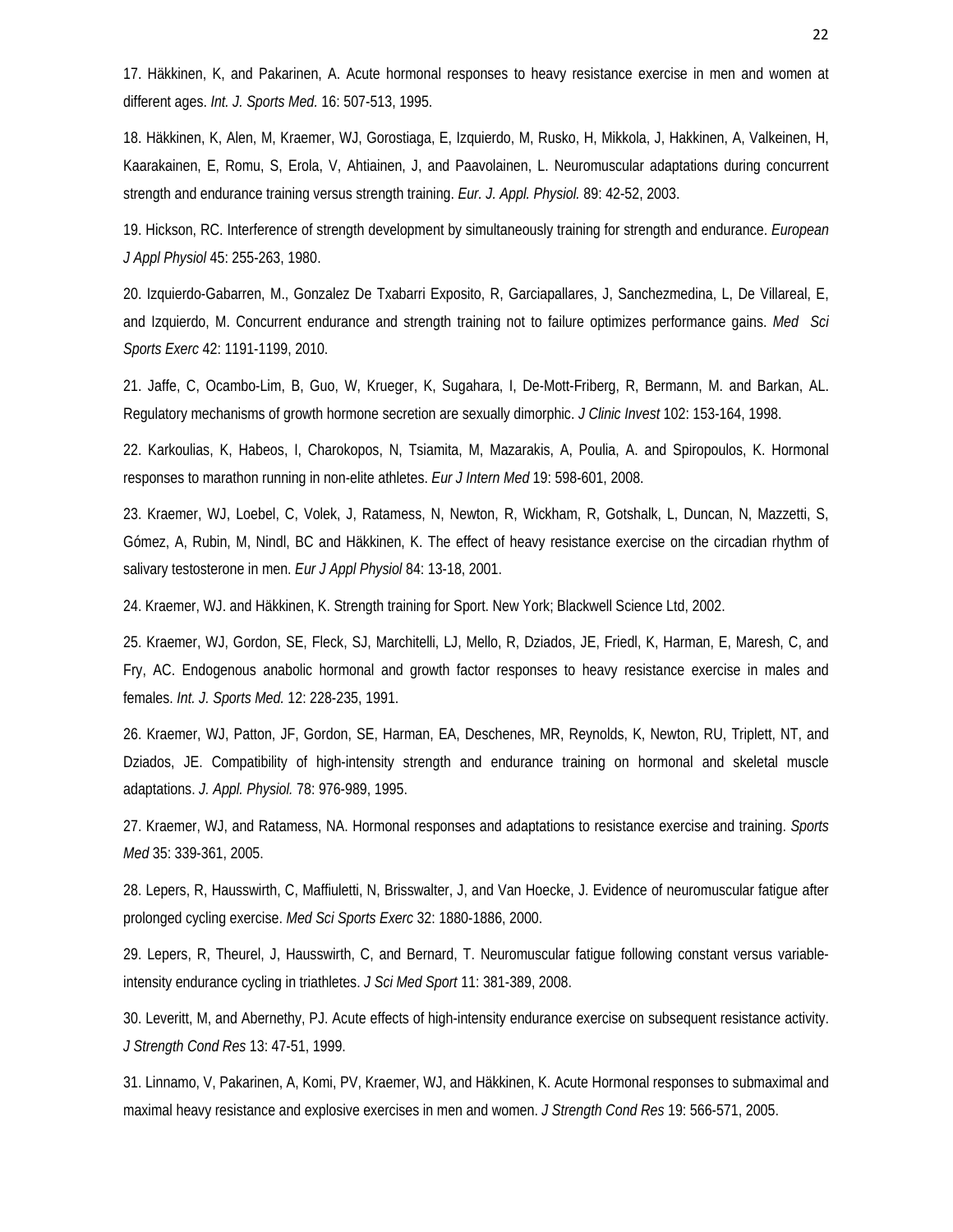32. McCaulley, GO, McBride, JM, Cormie, P, Hudson, MB, Nuzzo, JL, Quindry, JC, and Triplett, NT. Acute hormonal and neuromuscular responses to hypertrophy, strength and power type resistance exercise. *Eur. J. Appl. Physiol.* 105: 695- 704, 2009.

33. Nicol, C, Komi, PV, and Marconnet, P. Fatigue effects of marathon running on neuromuscular performance. 1. changes in muscle force and stiffness characteristics. *Scand. J. Med. Sci. Sports* 1: 10-17, 1991.

34. Petersen, K, Hansen, C, Aagaard, P, and Madsen, K. Muscle mechanical characteristics in fatigue and recovery from a marathon race in highly trained runners. *Eur. J. Appl. Physiol.* 101: 385-396, 2007.

35. Pritzlaff, CJ, Wideman, L, Weltman, JY, Abbott, RD, Gutgesell, ME, Hartman, ML, Veldhuis, JD, and Weltman, A. Impact of acute exercise intensity on pulsatile growth hormone release in men. *J. Appl. Physiol.* 87: 498-504, 1999.

36. Rohatagi, S, Bye, A, Mackie, A.E.and Derendorf, H. Mathematical modeling of cortisol circadian rhythm and cortisol suppression. *Eur J Pharmaceut Sci* 4: 341-350, 1996.

37. Sahlin, K. Muscle fatigue and lactic acid accumulation. *Acta Physiol. Scand.* 128: 83-91, 1986.

38. Silvestri, E, Schiavo, L, Lombardi, A, and Goglia, F. Thyroid hormones as molecular determinants of thermogenesis. *Acta Physiol. Scand.* 184: 265-283, 2005.

39. Theurel, J, and Lepers, R. Neuromuscular fatigue is greater following highly variable versus constant intensity endurance cycling. *Eur. J. Appl. Physiol.* 103: 461-468, 2008.

40. Tremblay, MS, Chu, SY, and Mureika, R. Methodological and statistical considerations for exercise-related hormone evaluations. *Sports Med* 20: 90-108, 1995.

# ACKNOWLEDGMENTS

The authors express their gratitude to the Faculty of Sport and Health Sciences at the University of Jyväskylä, Finland for their partial financial support to this project. Furthermore, the authors would like to acknowledge the technical staff of the Department of Biology of Physical Activity involved in the project as well as the subjects who volunteered to make this project possible.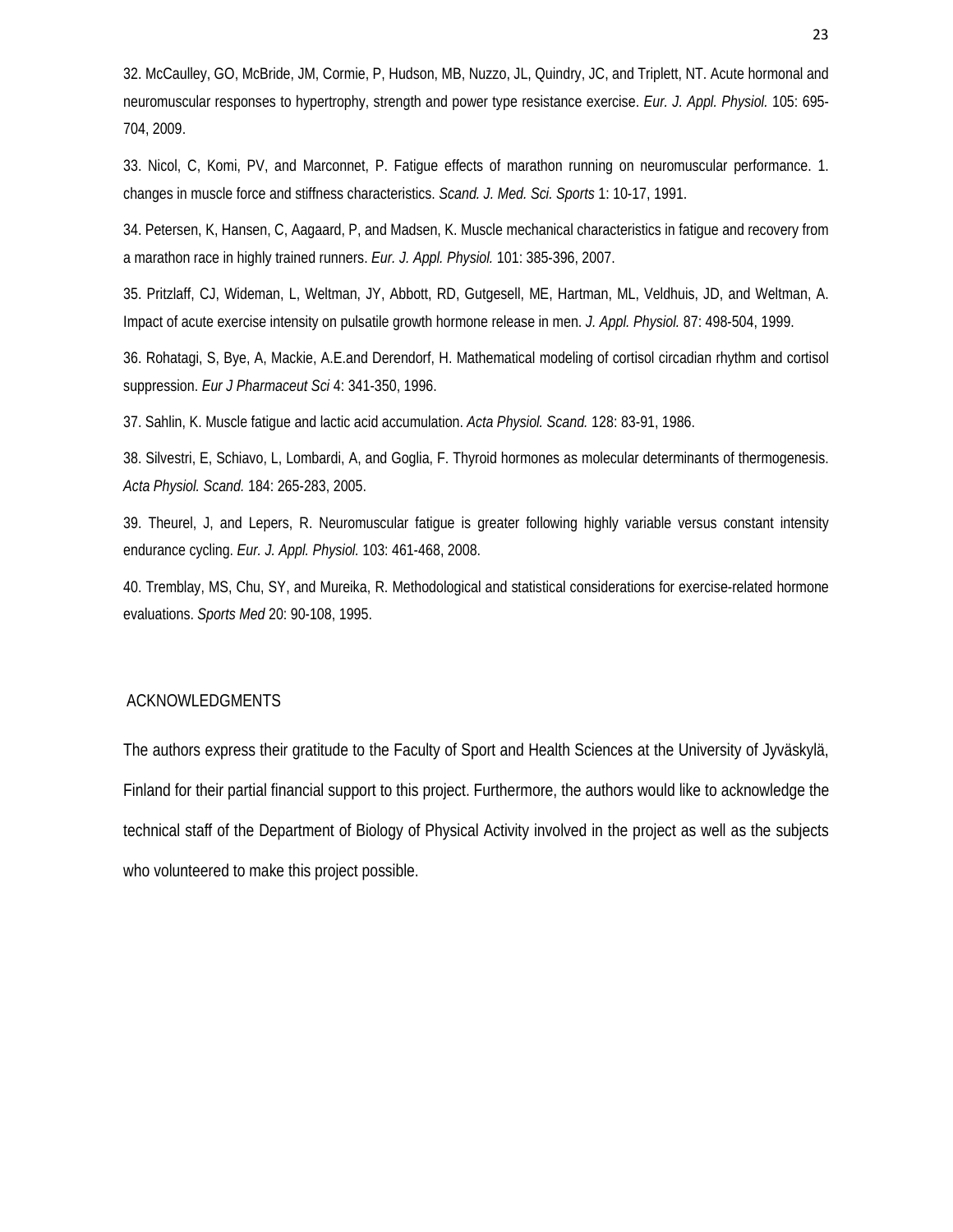Fig 1. Experimental design for the determination of neuromuscular and endocrine responses and recovery to two single session combined endurance and strength loading conditions. Basal measurements included measurement familiarization and the determination of endurance (Work<sub>max</sub>, VO<sub>2max</sub>) and strength (MVC<sub>max</sub>, MVC500, RFD10 and 1RM) performance and were conducted on three separate days prior to the experimental loading.

Fig 2. Acute responses and recovery of MVC<sub>max</sub> (a), MVC<sub>500</sub> (b) and countermovement jumping height (c) following the two combined endurance and strength loading conditions. \*p<0.05, \*\*p<0.01, \*\*\*p<0.001.

Fig 3a. Acute changes and recovery of serum concentrations of testosterone following the two combined endurance and strength loading conditions. \*p<0.05, \*\*p<0.01, \*\*\*p<0.001.

Fig 3b. Acute changes of serum concentrations of growth hormones following the two combined endurance and strength loading conditions. \*p<0.05, \*\*p<0.01, \*\*\*p<0.001.

Fig 3c. Acute changes and recovery of serum concentrations of TSH following the two combined endurance and strength loading conditions. \*p<0.05, \*\*p<0.01, \*\*\*p<0.001.

Fig 3d. Acute changes and recovery of serum concentrations of cortisol following the two combined endurance and strength loading conditions. \*p<0.05, \*\*p<0.01, \*\*\*p<0.001.

Fig 4. Acute changes and recovery of serum concentrations of creatine kinase following the two combined endurance and strength loading conditions. \*p<0.05, \*\*p<0.01, \*\*\*p<0.001.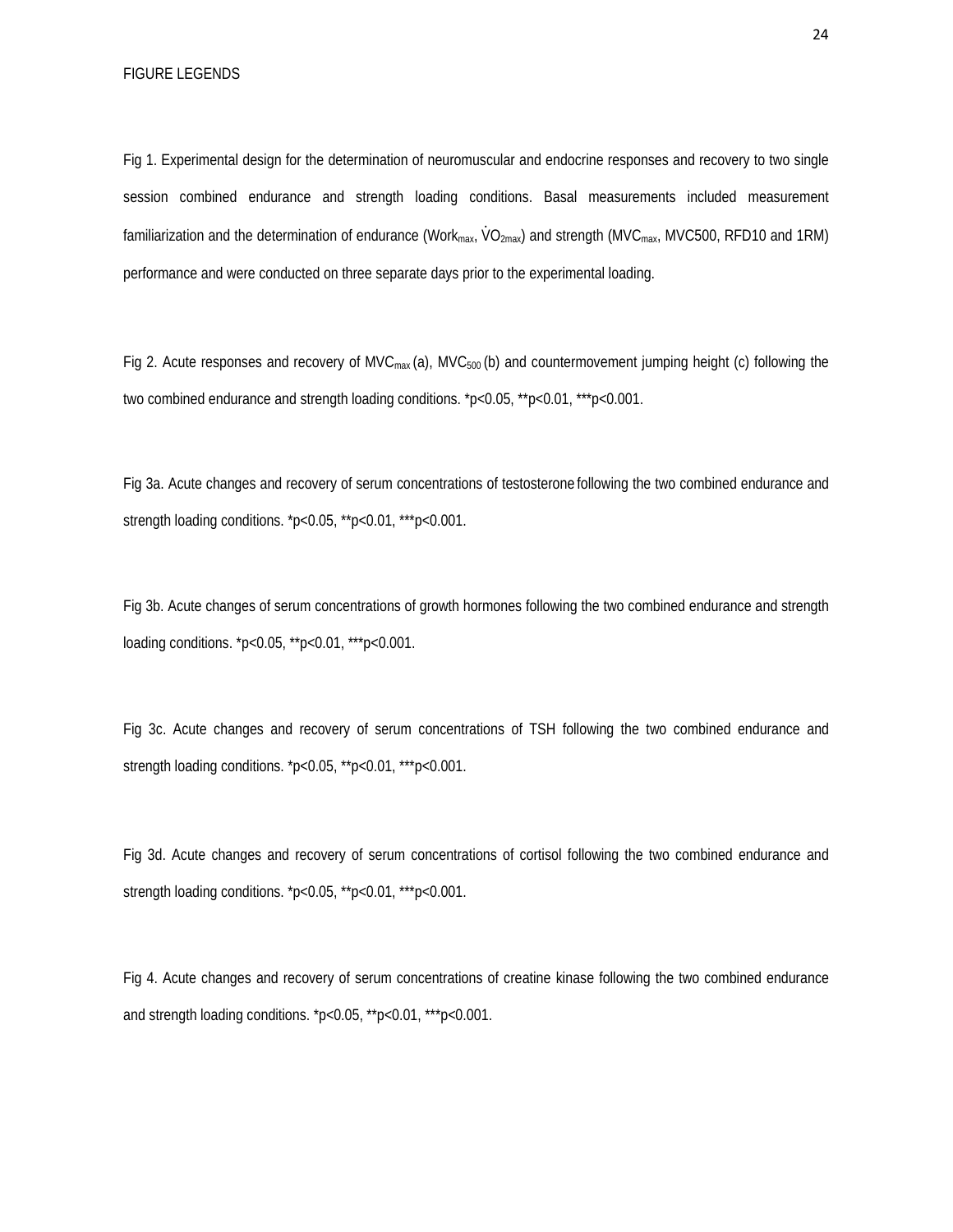Fig 5a. Blood lactate concentrations obtained before (Endurance 0), after 10min (Endurance 10), after 20min (Endurance 20) and immediately after (Endurance 30) the 30min endurance exercise of both loading conditions. \*p<0.05, \*\*p<0.01, \*\*\*p<0.001.

Fig 5b. Blood lactate concentrations obtained pre and post to the 30min strength exercise of both loading conditions. \*p<0.05, \*\*p<0.01, \*\*\*p<0.001.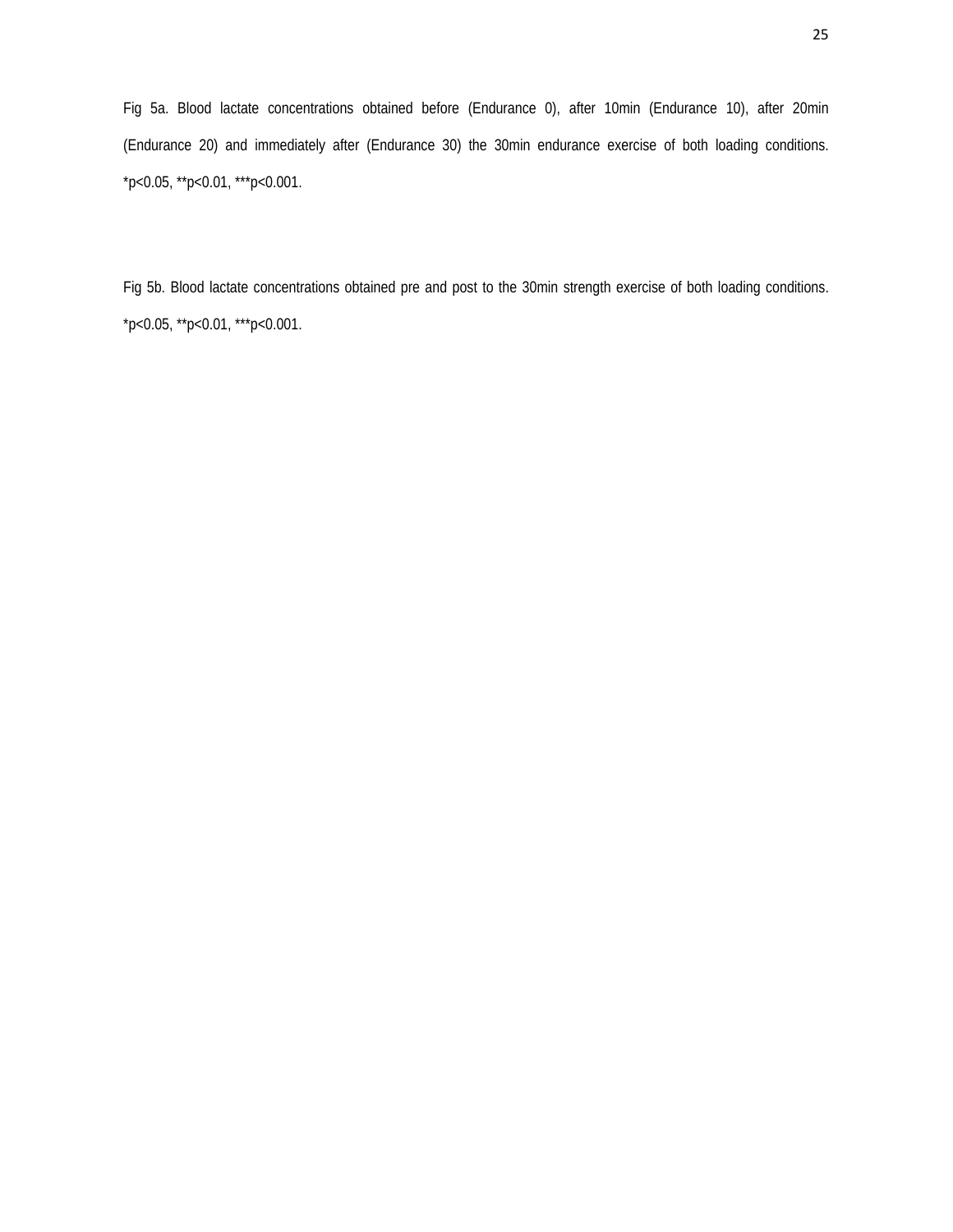TABLES

Table 1. Physical characteristics of all subjects in absolute values. Values were obtained at separate days prior to the loading measurements.

| Group                          | <b>MVCmax</b> base<br>(N) | MVC500base<br>(N) | RFD10 <sub>base</sub><br>$(N\cdot S^{-1})$ | <b>CMJ</b><br>(cm) | 1RM<br>(kg)    | $\dot{V}O2max$<br>$(ml·min-1·kq-1)$ | <b>Workmax</b><br>(W) |
|--------------------------------|---------------------------|-------------------|--------------------------------------------|--------------------|----------------|-------------------------------------|-----------------------|
| Loading $E+S$ (mean $\pm SD$ ) | $2695 \pm 664$            | 1680±418          | 16288+6803                                 | $31.3 \pm 5.3$     | $155.3 + 27.1$ | $43.2 + 5.9$                        | $254.9 + 39.3$        |
| Loading $S+E$ (mean $\pm SD$ ) | 2345±537                  | $1492 + 428$      | 13150±5552                                 | $30.3 + 4.9$       | $142.2 + 26.6$ | $43.9 + 6.8$                        | $248.6 \pm 36.8$      |

Table 2. Maximal and explosive strength values of all subjects in absolute values. Values were obtained on the same day immediately before the start of the loading.

| Group                          | MVC <sub>max</sub><br>(N) | MVC <sub>500</sub><br>(N) | RFD <sub>10</sub><br>$(N \cdot S^{-1})$ | <b>CMJ</b><br>(cm) |
|--------------------------------|---------------------------|---------------------------|-----------------------------------------|--------------------|
| Loading $E+S$ (mean $\pm SD$ ) | $2619 + 569$              | $1701 + 351$              | 17137+5610                              | $29.2 + 5.3$       |
| Loading $S+E$ (mean $\pm SD$ ) | $2334+635$                | $1529 + 359$              | 14438+3374                              | $29.5 + 5.1$       |

Table 3. Morning concentrations of serum hormones of all subjects in absolute values. Values were obtained after 12h of fasting in the morning of the same day as the loading.

| Group                          | Serum T         | Serum C            | Serum GH             | <b>Serum TSH</b>     | CК                 |
|--------------------------------|-----------------|--------------------|----------------------|----------------------|--------------------|
|                                | $(mmol·l-1)$    | (mol·l·1)          | $(m U \cdot  ^{-1})$ | $(m U \cdot  ^{-1})$ | $(m U\cdot ^{-1})$ |
| Loading $E+S$ (mean $\pm SD$ ) | $14.0 + 4.6$    | $526.14 \pm 104.2$ | $0.76 + 1.4$         | $2.71 + 1.1$         | $141.76 \pm 81.4$  |
| Loading $S+E$ (mean $\pm SD$ ) | $13.99 \pm 3.8$ | $526.25 \pm 108.1$ | $1.87 + 5.8$         | $2.54 + 1.4$         | $136.10 \pm 108.9$ |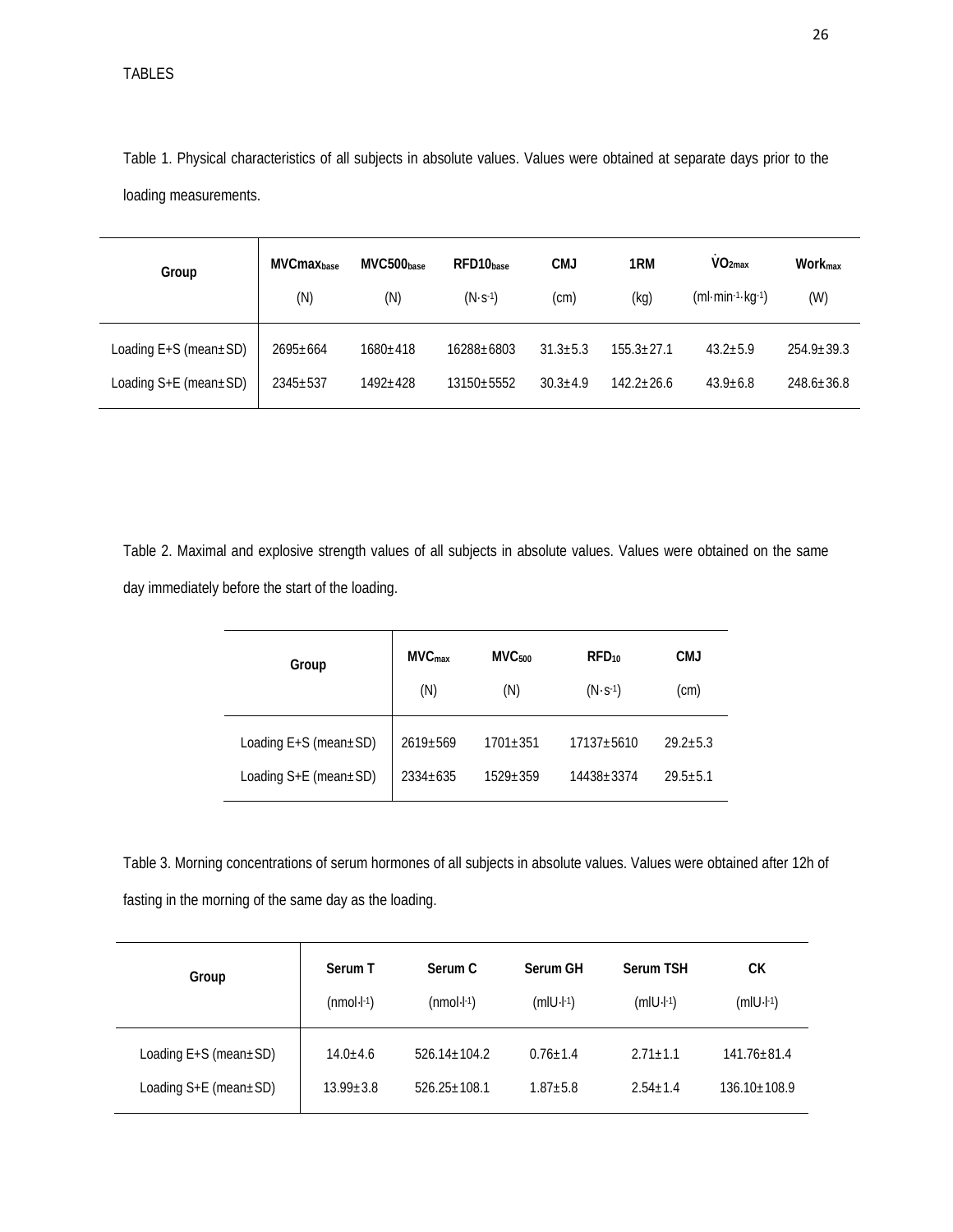# FIGURES

Figure 1

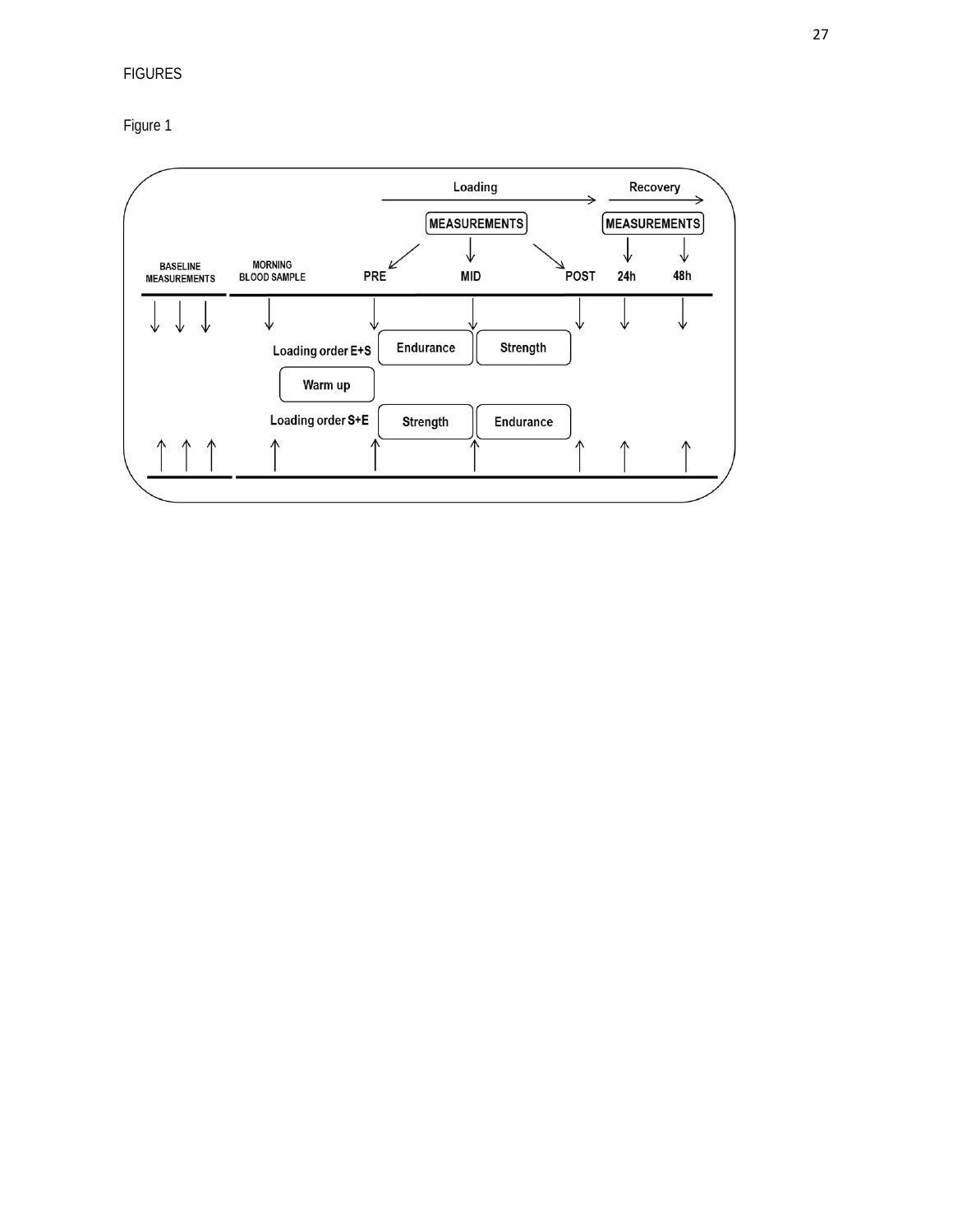Figure 2

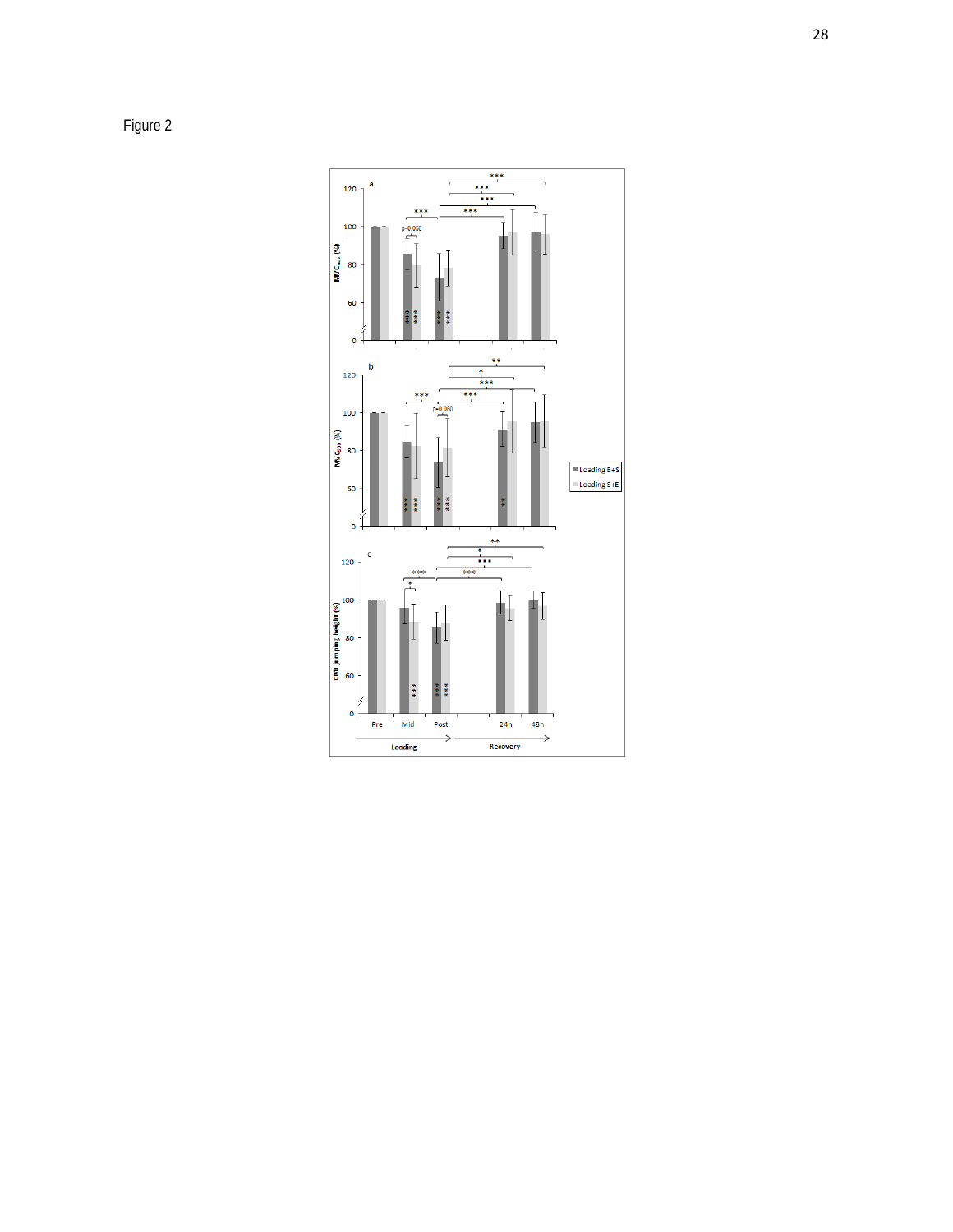



Figure 3b

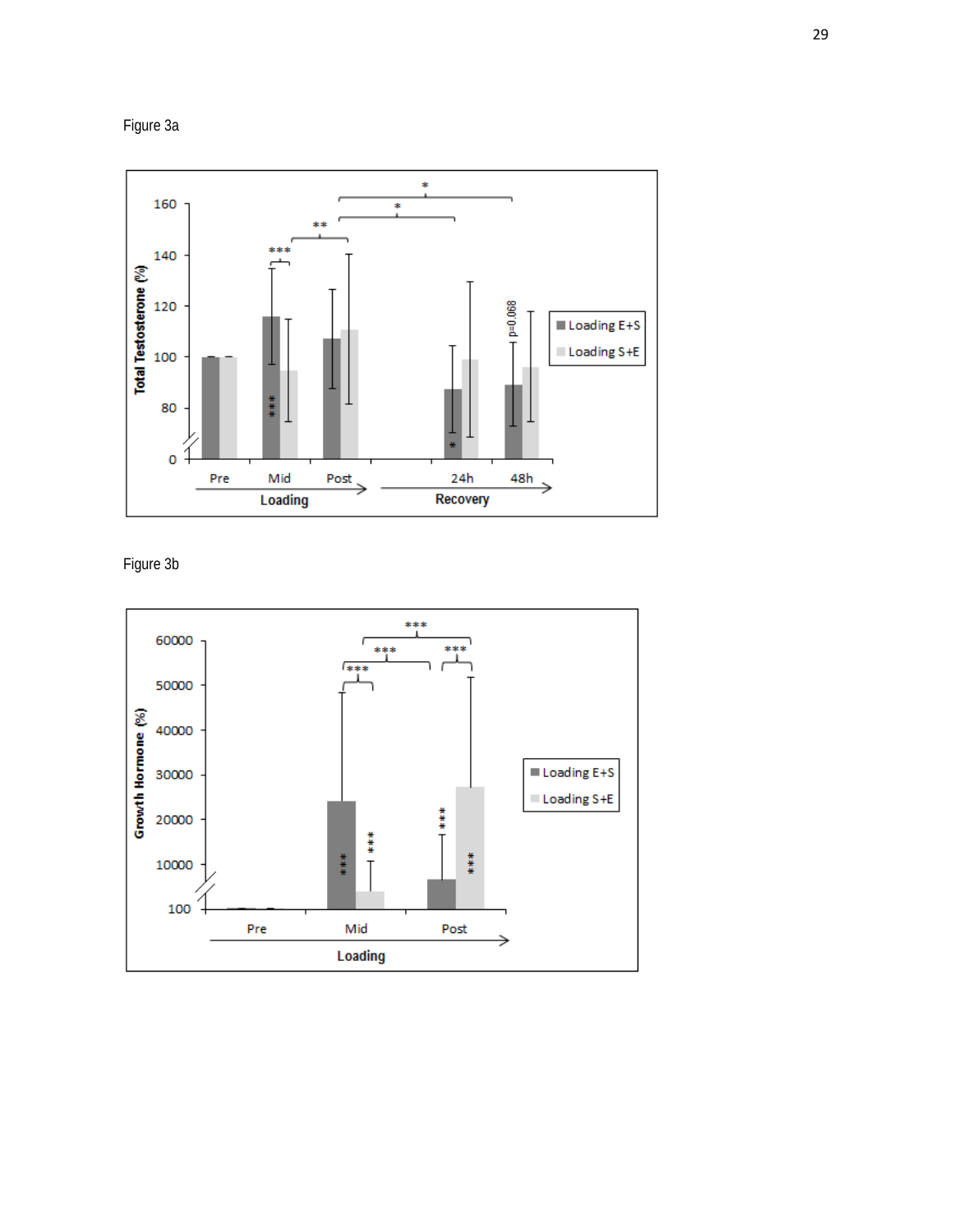





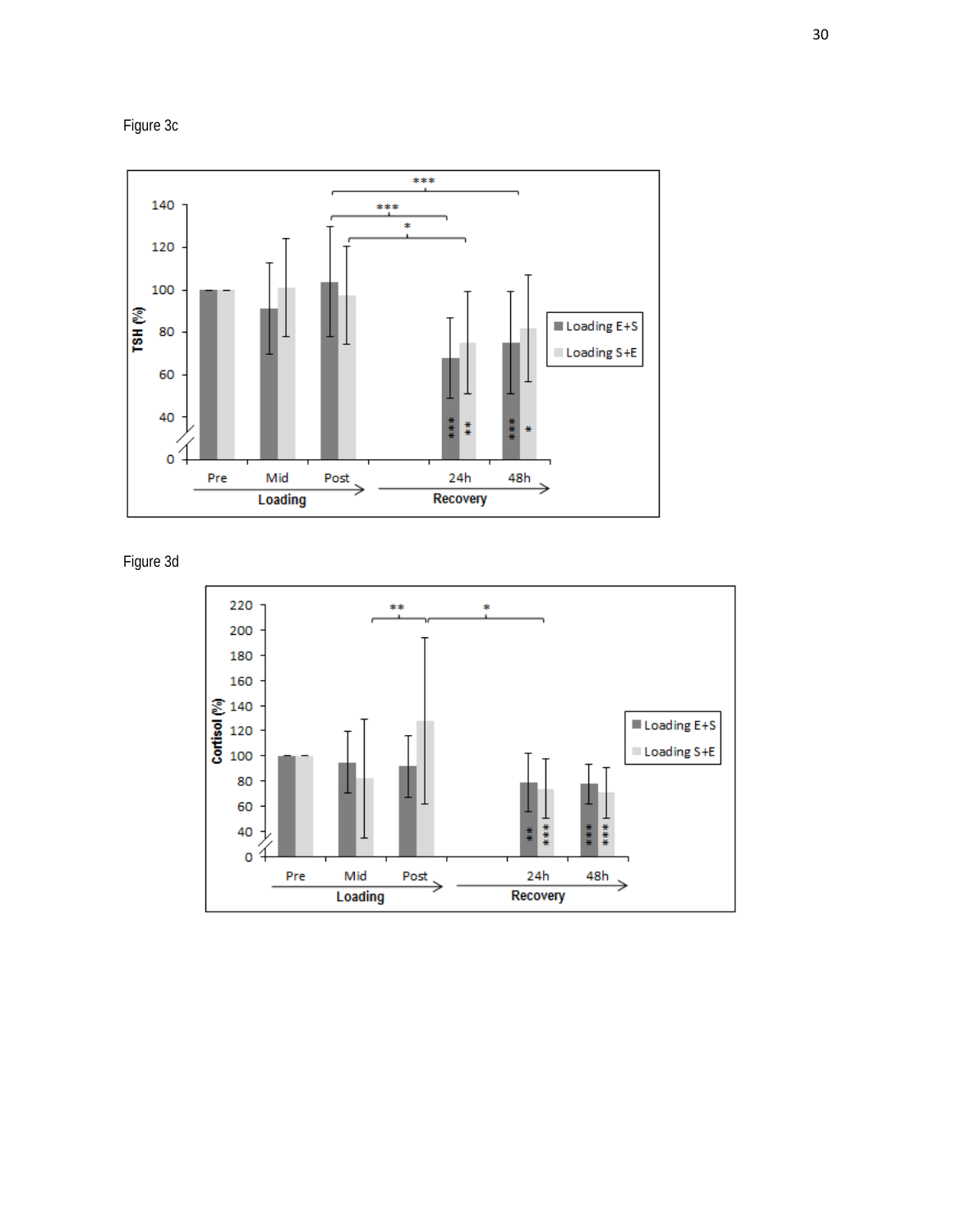